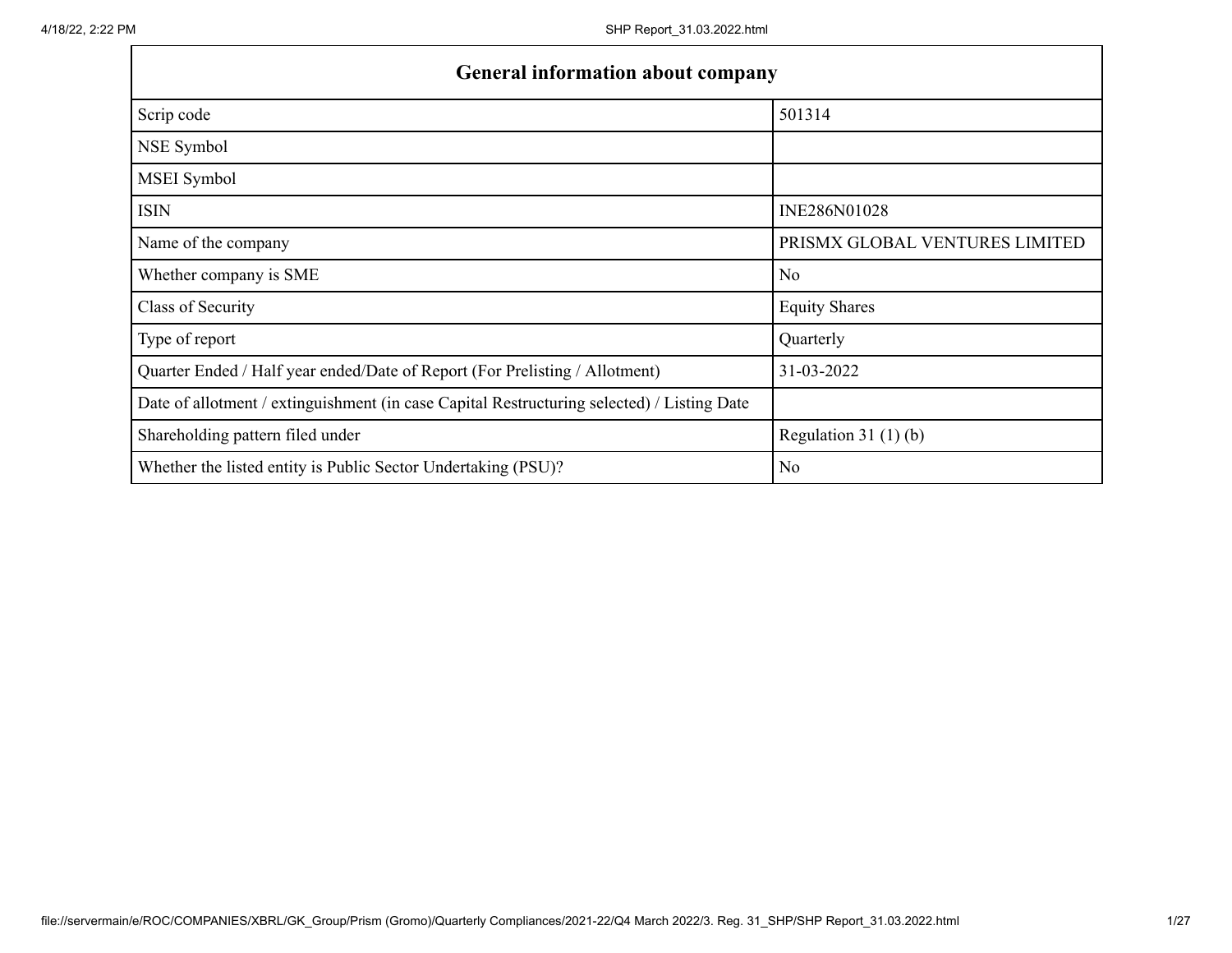|                | <b>Declaration</b>                                                                        |                |                                |                       |                             |  |  |  |  |  |
|----------------|-------------------------------------------------------------------------------------------|----------------|--------------------------------|-----------------------|-----------------------------|--|--|--|--|--|
| Sr.<br>No.     | Particular                                                                                | Yes/No         | Promoter and<br>Promoter Group | Public<br>shareholder | Non Promoter-<br>Non Public |  |  |  |  |  |
| 1              | Whether the Listed Entity has issued any partly paid up shares?                           | N <sub>o</sub> | No                             | N <sub>o</sub>        | N <sub>0</sub>              |  |  |  |  |  |
| $\overline{2}$ | Whether the Listed Entity has issued any Convertible Securities<br>$\gamma$               | N <sub>0</sub> | N <sub>0</sub>                 | No                    | N <sub>o</sub>              |  |  |  |  |  |
| 3              | Whether the Listed Entity has issued any Warrants?                                        | N <sub>o</sub> | N <sub>o</sub>                 | N <sub>o</sub>        | N <sub>0</sub>              |  |  |  |  |  |
| 4              | Whether the Listed Entity has any shares against which<br>depository receipts are issued? | No             | No                             | N <sub>o</sub>        | N <sub>0</sub>              |  |  |  |  |  |
| 5              | Whether the Listed Entity has any shares in locked-in?                                    | N <sub>o</sub> | N <sub>o</sub>                 | N <sub>o</sub>        | N <sub>0</sub>              |  |  |  |  |  |
| 6              | Whether any shares held by promoters are pledge or otherwise<br>encumbered?               | N <sub>0</sub> | N <sub>0</sub>                 |                       |                             |  |  |  |  |  |
|                | Whether company has equity shares with differential voting<br>rights?                     | No             | N <sub>o</sub>                 | N <sub>o</sub>        | N <sub>o</sub>              |  |  |  |  |  |
| 8              | Whether the listed entity has any significant beneficial owner?                           | N <sub>0</sub> |                                |                       |                             |  |  |  |  |  |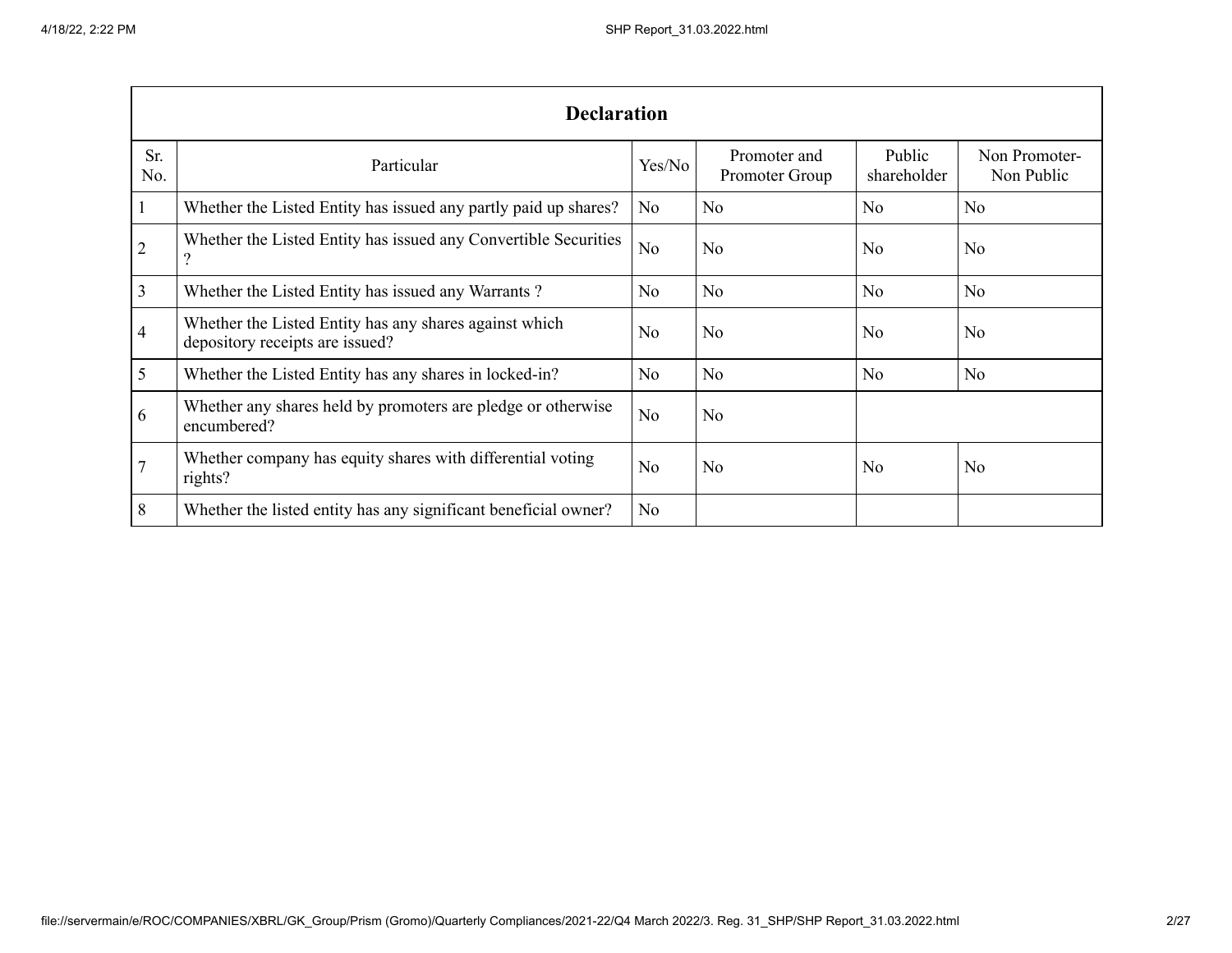H

|                 |                                                |                                  |                                                |                           |                          |                                                       | <b>Table I - Summary Statement holding of specified securities</b>     |                                                                  |               |            |                     |
|-----------------|------------------------------------------------|----------------------------------|------------------------------------------------|---------------------------|--------------------------|-------------------------------------------------------|------------------------------------------------------------------------|------------------------------------------------------------------|---------------|------------|---------------------|
|                 | Category<br>of<br>shareholder<br>(II)          | Nos. Of<br>shareholders<br>(III) | No. of                                         | No. Of<br>Partly<br>paid- | No. Of<br>shares         | Total nos.<br>shares held<br>$(VII) =$<br>$(IV)+(V)+$ | Shareholding<br>as a % of total<br>no. of shares                       | Number of Voting Rights held in each class<br>of securities (IX) |               |            |                     |
| Category<br>(I) |                                                |                                  | fully paid<br>up equity<br>shares held<br>(IV) | up<br>equity              | underlying<br>Depository |                                                       | (calculated as<br>per SCRR,<br>1957) (VIII)<br>As a % of<br>$(A+B+C2)$ | No of Voting (XIV) Rights                                        |               | Total as a |                     |
|                 |                                                |                                  |                                                | shares<br>held<br>(V)     | Receipts<br>(VI)         | (VI)                                                  |                                                                        | Class eg:<br>X                                                   | Class<br>eg:y | Total      | $%$ of<br>$(A+B+C)$ |
| (A)             | Promoter<br>$\&$<br>Promoter<br>Group          | $\overline{2}$                   | 3972600                                        |                           |                          | 3972600                                               | 1.4                                                                    | 3972600                                                          |               | 3972600    | 1.4                 |
| (B)             | Public                                         | 43298                            | 279927400                                      |                           |                          | 279927400                                             | 98.6                                                                   | 279927400                                                        |               | 279927400  | 98.6                |
| (C)             | Non<br>Promoter-<br>Non Public                 |                                  |                                                |                           |                          |                                                       |                                                                        |                                                                  |               |            |                     |
| (C1)            | <b>Shares</b><br>underlying<br><b>DRs</b>      |                                  |                                                |                           |                          |                                                       |                                                                        |                                                                  |               |            |                     |
| (C2)            | Shares held<br>by<br>Employee<br><b>Trusts</b> |                                  |                                                |                           |                          |                                                       |                                                                        |                                                                  |               |            |                     |
|                 | Total                                          | 43300                            | 283900000                                      |                           |                          | 283900000                                             | 100                                                                    | 283900000                                                        |               | 283900000  | 100                 |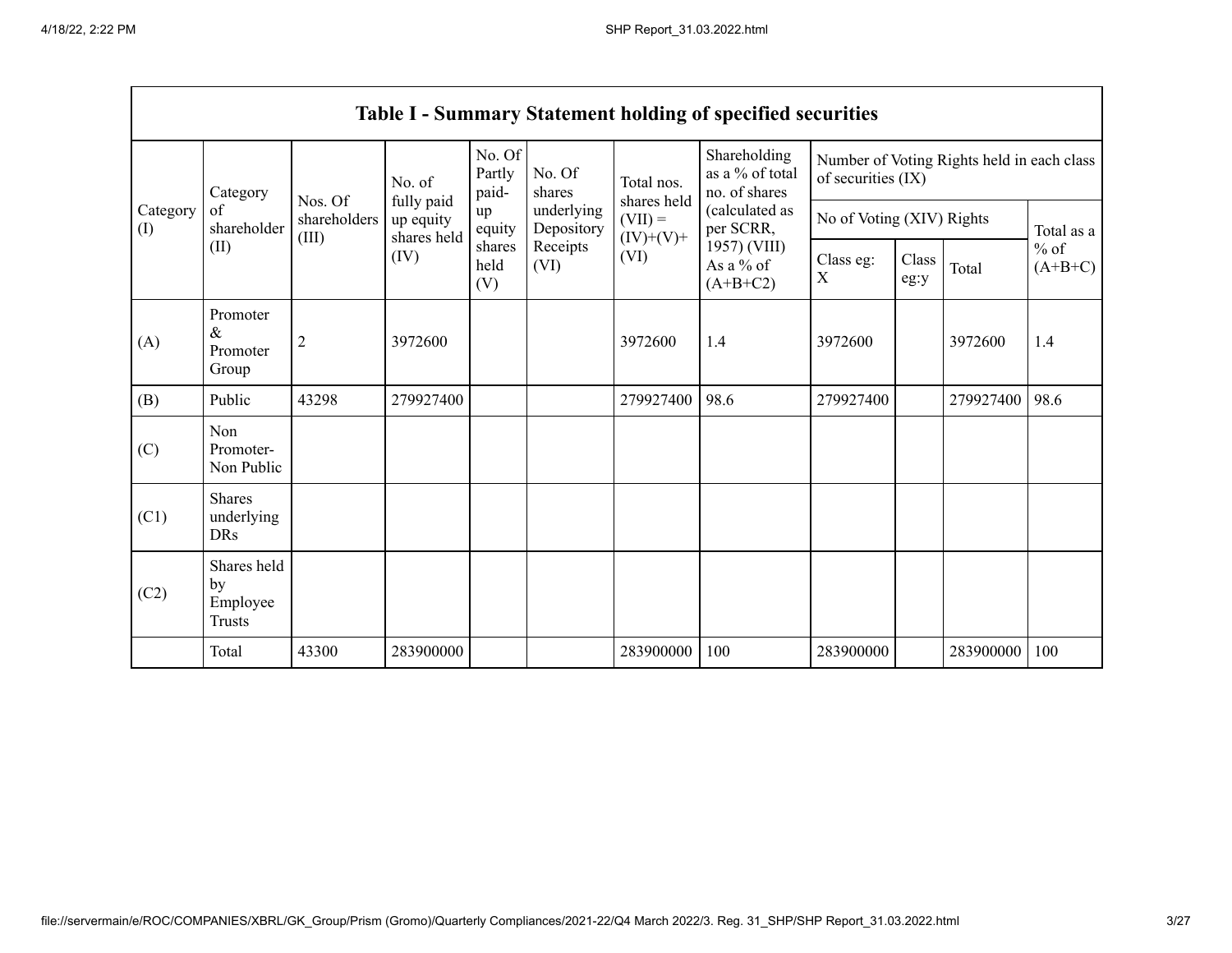h

|                 |                                                |                                                      |                                       |                                                           | <b>Table I - Summary Statement holding of specified securities</b>                         |                                        |                                                         |                                                                        |                                                  |                                       |
|-----------------|------------------------------------------------|------------------------------------------------------|---------------------------------------|-----------------------------------------------------------|--------------------------------------------------------------------------------------------|----------------------------------------|---------------------------------------------------------|------------------------------------------------------------------------|--------------------------------------------------|---------------------------------------|
| Category<br>(I) | Category<br>of<br>shareholder<br>(II)          | No. Of<br><b>Shares</b><br>Underlying<br>Outstanding | No. of<br><b>Shares</b><br>Underlying | No. Of Shares<br>Underlying<br>Outstanding<br>convertible | Shareholding, as a %<br>assuming full<br>conversion of<br>convertible securities (         | Number of<br>Locked in<br>shares (XII) |                                                         | Number of<br>Shares<br>pledged or<br>otherwise<br>encumbered<br>(XIII) |                                                  | Number of<br>equity shares<br>held in |
|                 |                                                | convertible<br>securities<br>(X)                     | Outstanding<br>Warrants<br>$(X_i)$    | securities and<br>No. Of<br>Warrants (Xi)<br>(a)          | as a percentage of<br>diluted share capital)<br>$(XI) = (VII)+(X) As a %$<br>of $(A+B+C2)$ | No.<br>(a)                             | As a<br>$%$ of<br>total<br><b>Shares</b><br>held<br>(b) | No.<br>(a)                                                             | As a<br>$%$ of<br>total<br>Shares<br>held<br>(b) | dematerialized<br>form $(XIV)$        |
| (A)             | Promoter<br>$\&$<br>Promoter<br>Group          |                                                      |                                       |                                                           | 1.4                                                                                        |                                        |                                                         |                                                                        |                                                  | 3972600                               |
| (B)             | Public                                         |                                                      |                                       |                                                           | 98.6                                                                                       |                                        |                                                         |                                                                        |                                                  | 279921500                             |
| (C)             | Non<br>Promoter-<br>Non Public                 |                                                      |                                       |                                                           |                                                                                            |                                        |                                                         |                                                                        |                                                  |                                       |
| (C1)            | <b>Shares</b><br>underlying<br><b>DRs</b>      |                                                      |                                       |                                                           |                                                                                            |                                        |                                                         |                                                                        |                                                  |                                       |
| (C2)            | Shares held<br>by<br>Employee<br><b>Trusts</b> |                                                      |                                       |                                                           |                                                                                            |                                        |                                                         |                                                                        |                                                  |                                       |
|                 | Total                                          |                                                      |                                       |                                                           | 100                                                                                        |                                        |                                                         |                                                                        |                                                  | 283894100                             |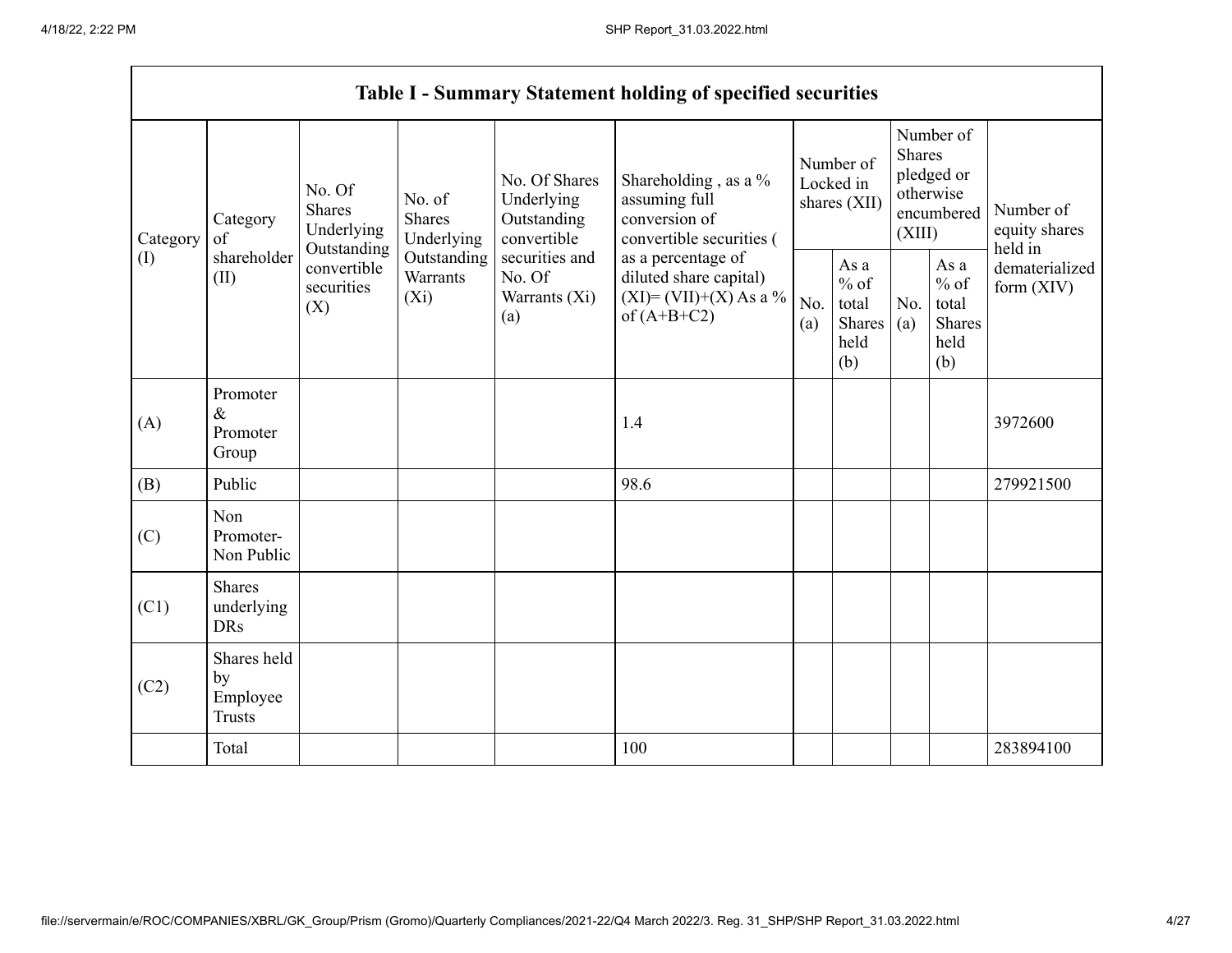|                                                                                                | Table II - Statement showing shareholding pattern of the Promoter and Promoter Group                    |                                  |                                                          |                                 |                                    |                                        |                                                  |                                                                  |               |          |                                 |
|------------------------------------------------------------------------------------------------|---------------------------------------------------------------------------------------------------------|----------------------------------|----------------------------------------------------------|---------------------------------|------------------------------------|----------------------------------------|--------------------------------------------------|------------------------------------------------------------------|---------------|----------|---------------------------------|
|                                                                                                |                                                                                                         |                                  |                                                          | No.<br><b>Of</b>                | No. Of                             |                                        | Shareholding<br>as a % of<br>total no. of        | Number of Voting Rights held in each<br>class of securities (IX) |               |          |                                 |
| Sr.                                                                                            | Category $\&$<br>Name of the                                                                            | Nos. Of<br>shareholders<br>(III) | No. of fully<br>paid up<br>equity<br>shares held<br>(IV) | Partly<br>paid-<br>up           | shares<br>underlying<br>Depository | Total nos.<br>shares held<br>$(VII) =$ | shares<br>(calculated<br>as per                  | No of Voting (XIV) Rights                                        |               |          | Total<br>as a $\%$              |
|                                                                                                | Shareholders (I)                                                                                        |                                  |                                                          | equity<br>shares<br>held<br>(V) | Receipts<br>(VI)                   | $(IV)+(V)+$<br>(VI)                    | SCRR,<br>1957) (VIII)<br>As a % of<br>$(A+B+C2)$ | Class eg: X                                                      | Class<br>eg:y | Total    | of<br>Total<br>Voting<br>rights |
| $\mathbf{A}$                                                                                   | Table II - Statement showing shareholding pattern of the Promoter and Promoter Group                    |                                  |                                                          |                                 |                                    |                                        |                                                  |                                                                  |               |          |                                 |
| (1)                                                                                            | Indian                                                                                                  |                                  |                                                          |                                 |                                    |                                        |                                                  |                                                                  |               |          |                                 |
| (a)                                                                                            | Individuals/Hindu<br>undivided Family                                                                   | $\overline{c}$                   | 3972600                                                  |                                 |                                    | 3972600                                | 1.4                                              | 3972600                                                          |               | 3972600  | 1.4                             |
| Sub-Total<br>(A)(1)                                                                            |                                                                                                         | $\overline{c}$                   | 3972600                                                  |                                 |                                    | 3972600                                | 1.4                                              | 3972600                                                          |               | 3972600  | 1.4                             |
| (2)                                                                                            | Foreign                                                                                                 |                                  |                                                          |                                 |                                    |                                        |                                                  |                                                                  |               |          |                                 |
| Total<br>Shareholding<br>of Promoter<br>and<br>Promoter<br>Group $(A)=$<br>$(A)(1)+(A)$<br>(2) |                                                                                                         | $\overline{c}$                   | 3972600                                                  |                                 |                                    | 3972600                                | 1.4                                              | 3972600                                                          |               | 3972600  | 1.4                             |
| $\, {\bf B}$                                                                                   | Table III - Statement showing shareholding pattern of the Public shareholder                            |                                  |                                                          |                                 |                                    |                                        |                                                  |                                                                  |               |          |                                 |
| (1)                                                                                            | Institutions                                                                                            |                                  |                                                          |                                 |                                    |                                        |                                                  |                                                                  |               |          |                                 |
| (3)                                                                                            | Non-institutions                                                                                        |                                  |                                                          |                                 |                                    |                                        |                                                  |                                                                  |               |          |                                 |
| (a(i))                                                                                         | Individuals -<br>i.Individual<br>shareholders<br>holding nominal<br>share capital up<br>to Rs. 2 lakhs. | 42875                            | 45206105                                                 |                                 |                                    | 45206105                               | 15.92                                            | 45206105                                                         |               | 45206105 | 15.92                           |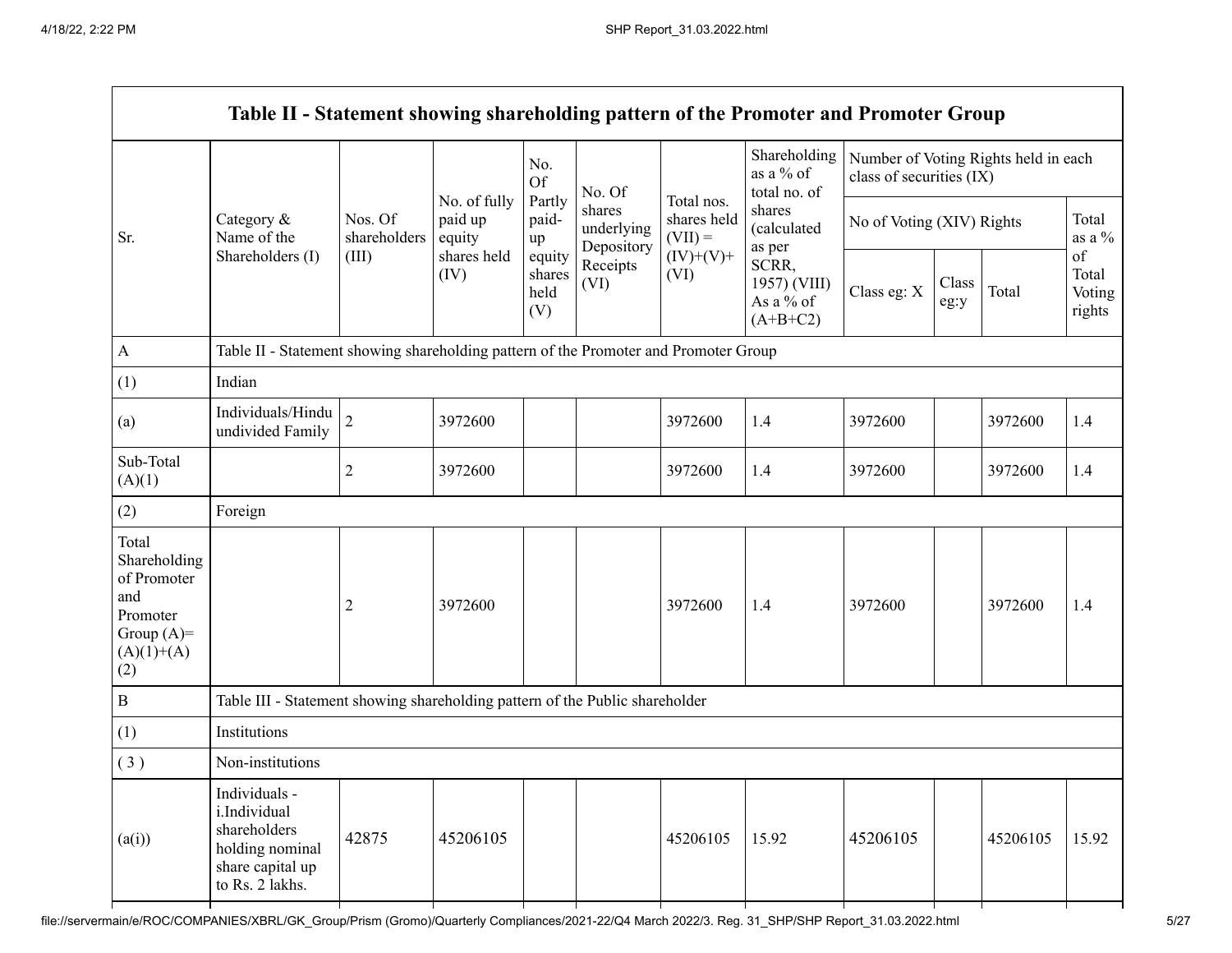| (a(ii))                                                                       | Individuals - ii.<br>Individual<br>shareholders<br>holding nominal<br>share capital in<br>excess of Rs. 2<br>lakhs. | 110   | 209206722 |  | 209206722 73.69 |      | 209206722 | 209206722 | 73.69 |
|-------------------------------------------------------------------------------|---------------------------------------------------------------------------------------------------------------------|-------|-----------|--|-----------------|------|-----------|-----------|-------|
| (e)                                                                           | Any Other<br>(specify)                                                                                              | 313   | 25514573  |  | 25514573        | 8.99 | 25514573  | 25514573  | 8.99  |
| Sub-Total<br>(B)(3)                                                           |                                                                                                                     | 43298 | 279927400 |  | 279927400 98.6  |      | 279927400 | 279927400 | 98.6  |
| <b>Total Public</b><br>Shareholding<br>$(B)= (B)(1) +$<br>$(B)(2)+(B)$<br>(3) |                                                                                                                     | 43298 | 279927400 |  | 279927400 98.6  |      | 279927400 | 279927400 | 98.6  |
| $\mathbf C$                                                                   | Table IV - Statement showing shareholding pattern of the Non Promoter- Non Public shareholder                       |       |           |  |                 |      |           |           |       |
| Total (<br>$A+B+C2$ )                                                         |                                                                                                                     | 43300 | 283900000 |  | 283900000       | 100  | 283900000 | 283900000 | 100   |
| Total<br>$(A+B+C)$                                                            |                                                                                                                     | 43300 | 283900000 |  | 283900000       | 100  | 283900000 | 283900000 | 100   |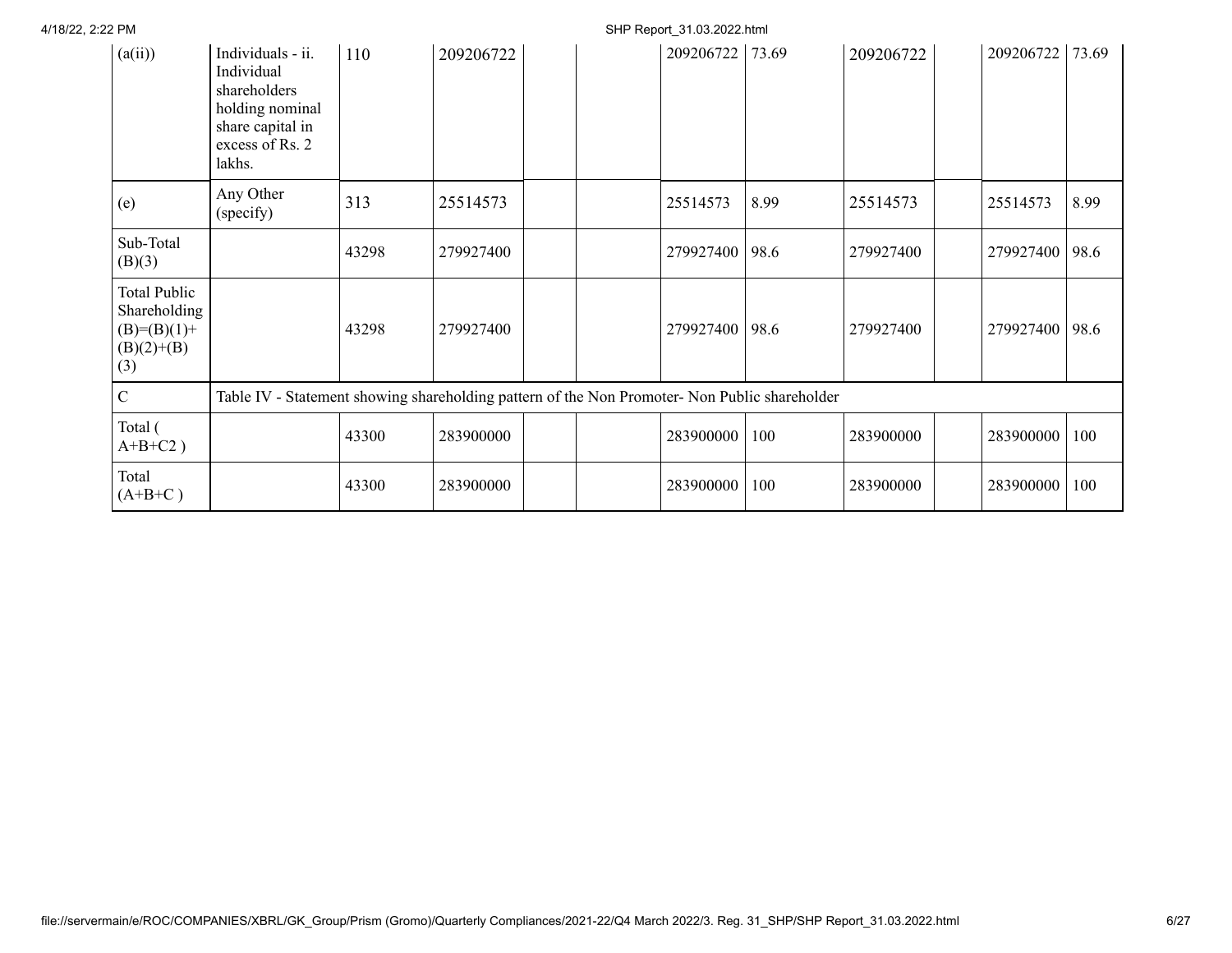|                                                                                         |                                                 |                                       |                                                             | Table II - Statement showing shareholding pattern of the Promoter and Promoter Group |                                        |                                                  |                                                                               |                                                  |                                       |
|-----------------------------------------------------------------------------------------|-------------------------------------------------|---------------------------------------|-------------------------------------------------------------|--------------------------------------------------------------------------------------|----------------------------------------|--------------------------------------------------|-------------------------------------------------------------------------------|--------------------------------------------------|---------------------------------------|
| Sr.                                                                                     | No. Of<br><b>Shares</b><br>Underlying           | No. of<br><b>Shares</b><br>Underlying | No. Of Shares<br>Underlying<br>Outstanding                  | Shareholding, as a %<br>assuming full conversion of<br>convertible securities (as a  | Number of<br>Locked in<br>shares (XII) |                                                  | Number of<br><b>Shares</b><br>pledged or<br>otherwise<br>encumbered<br>(XIII) |                                                  | Number of<br>equity shares<br>held in |
|                                                                                         | Outstanding<br>convertible<br>securities<br>(X) | Outstanding<br>Warrants<br>$(X_i)$    | convertible<br>securities and<br>No. Of Warrants<br>(Xi)(a) | percentage of diluted share<br>capital) $(XI) = (VII)+(X) As$<br>a % of $(A+B+C2)$   |                                        | As a<br>$%$ of<br>total<br>Shares<br>held<br>(b) | No.<br>(a)                                                                    | As a<br>$%$ of<br>total<br>Shares<br>held<br>(b) | dematerialized<br>form $(XIV)$        |
| $\mathbf{A}$                                                                            |                                                 |                                       |                                                             | Table II - Statement showing shareholding pattern of the Promoter and Promoter Group |                                        |                                                  |                                                                               |                                                  |                                       |
| (1)                                                                                     | Indian                                          |                                       |                                                             |                                                                                      |                                        |                                                  |                                                                               |                                                  |                                       |
| (a)                                                                                     |                                                 |                                       |                                                             | 1.4                                                                                  |                                        |                                                  |                                                                               |                                                  | 3972600                               |
| Sub-Total (A)<br>(1)                                                                    |                                                 |                                       |                                                             | 1.4                                                                                  |                                        |                                                  |                                                                               |                                                  | 3972600                               |
| (2)                                                                                     | Foreign                                         |                                       |                                                             |                                                                                      |                                        |                                                  |                                                                               |                                                  |                                       |
| Total<br>Shareholding<br>of Promoter<br>and Promoter<br>Group $(A)=$<br>$(A)(1)+(A)(2)$ |                                                 |                                       |                                                             | 1.4                                                                                  |                                        |                                                  |                                                                               |                                                  | 3972600                               |
| $\, {\bf B}$                                                                            |                                                 |                                       |                                                             | Table III - Statement showing shareholding pattern of the Public shareholder         |                                        |                                                  |                                                                               |                                                  |                                       |
| (1)                                                                                     | Institutions                                    |                                       |                                                             |                                                                                      |                                        |                                                  |                                                                               |                                                  |                                       |
| (3)                                                                                     | Non-institutions                                |                                       |                                                             |                                                                                      |                                        |                                                  |                                                                               |                                                  |                                       |
| (a(i))                                                                                  |                                                 |                                       |                                                             | 15.92                                                                                |                                        |                                                  |                                                                               |                                                  | 45200605                              |
| (a(ii))                                                                                 |                                                 |                                       |                                                             | 73.69                                                                                |                                        |                                                  |                                                                               |                                                  | 209206722                             |
| (e)                                                                                     |                                                 |                                       |                                                             | 8.99                                                                                 |                                        |                                                  |                                                                               |                                                  | 25514173                              |
|                                                                                         |                                                 |                                       |                                                             |                                                                                      |                                        |                                                  |                                                                               |                                                  |                                       |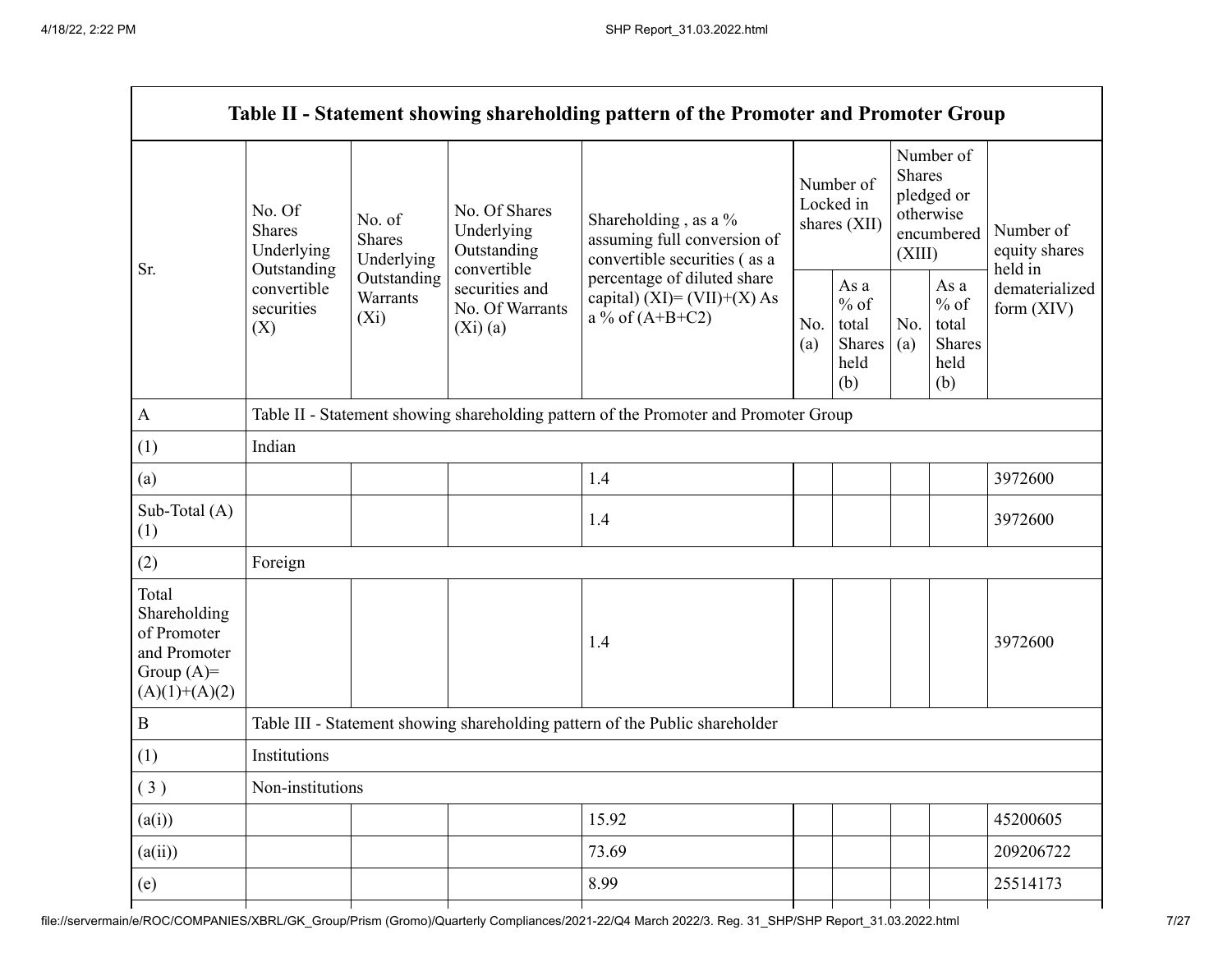| Sub-Total $(B)$<br>(3)                                                    |  | 98.6                                                                                          |  |  | 279921500 |
|---------------------------------------------------------------------------|--|-----------------------------------------------------------------------------------------------|--|--|-----------|
| <b>Total Public</b><br>Shareholding<br>$(B)= (B)(1) +$<br>$(B)(2)+(B)(3)$ |  | 98.6                                                                                          |  |  | 279921500 |
|                                                                           |  | Table IV - Statement showing shareholding pattern of the Non Promoter- Non Public shareholder |  |  |           |
| Total (<br>$A+B+C2$ )                                                     |  | 100                                                                                           |  |  | 283894100 |
| Total $(A+B+C$                                                            |  | 100                                                                                           |  |  | 283894100 |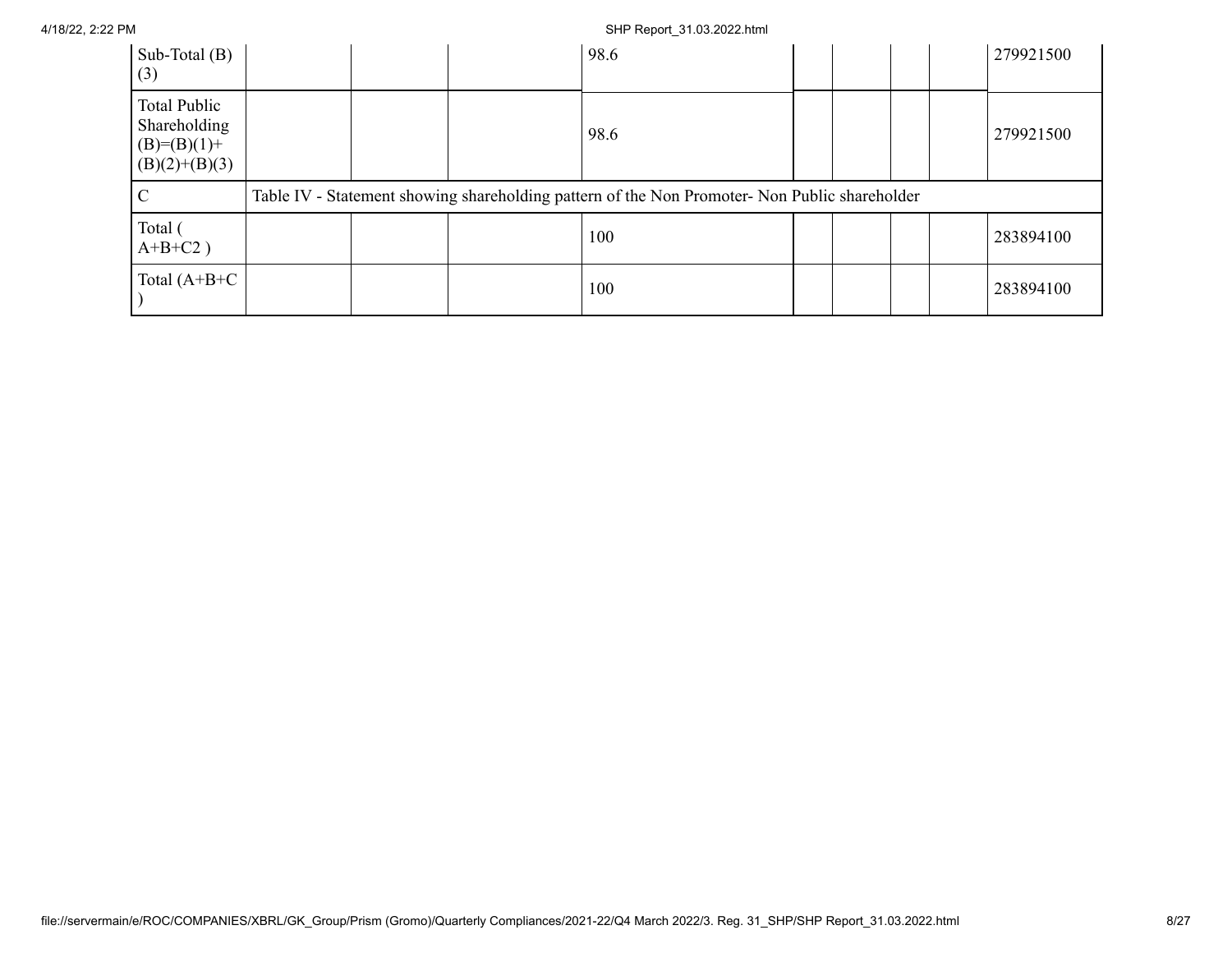| Individuals/Hindu undivided Family                                                                                   |                                                               |               |                       |  |  |  |  |  |  |  |
|----------------------------------------------------------------------------------------------------------------------|---------------------------------------------------------------|---------------|-----------------------|--|--|--|--|--|--|--|
| Searial No.                                                                                                          | $\mathbf{1}$                                                  | $\sqrt{2}$    |                       |  |  |  |  |  |  |  |
| Name of the<br>Shareholders (I)                                                                                      | <b>DHEERAJ SHAH</b>                                           | PARESH B SHAH | Click here to go back |  |  |  |  |  |  |  |
| PAN(II)                                                                                                              | ARWPS1458D                                                    | AWWPS6699H    | Total                 |  |  |  |  |  |  |  |
| No. of fully paid<br>up equity shares<br>held (IV)                                                                   | 2372600                                                       | 1600000       | 3972600               |  |  |  |  |  |  |  |
| No. Of Partly paid-<br>up equity shares<br>held(V)                                                                   |                                                               |               |                       |  |  |  |  |  |  |  |
| No. Of shares<br>underlying<br>Depository<br>Receipts (VI)                                                           |                                                               |               |                       |  |  |  |  |  |  |  |
| Total nos. shares<br>held $(VII) = (IV) +$<br>$(V)$ + $(VI)$                                                         | 2372600                                                       | 1600000       | 3972600               |  |  |  |  |  |  |  |
| Shareholding as a<br>% of total no. of<br>shares (calculated<br>as per SCRR,<br>1957) (VIII) As a<br>% of $(A+B+C2)$ | 0.84                                                          | 0.56          | 1.4                   |  |  |  |  |  |  |  |
|                                                                                                                      | Number of Voting Rights held in each class of securities (IX) |               |                       |  |  |  |  |  |  |  |
| Class eg: $X$                                                                                                        | 2372600                                                       | 1600000       | 3972600               |  |  |  |  |  |  |  |
| Class eg:y                                                                                                           |                                                               |               |                       |  |  |  |  |  |  |  |
| Total                                                                                                                | 2372600                                                       | 1600000       | 3972600               |  |  |  |  |  |  |  |
| Total as a % of<br><b>Total Voting rights</b>                                                                        | 0.84                                                          | 0.56          | 1.4                   |  |  |  |  |  |  |  |
| No. Of Shares<br>Underlying<br>Outstanding                                                                           |                                                               |               |                       |  |  |  |  |  |  |  |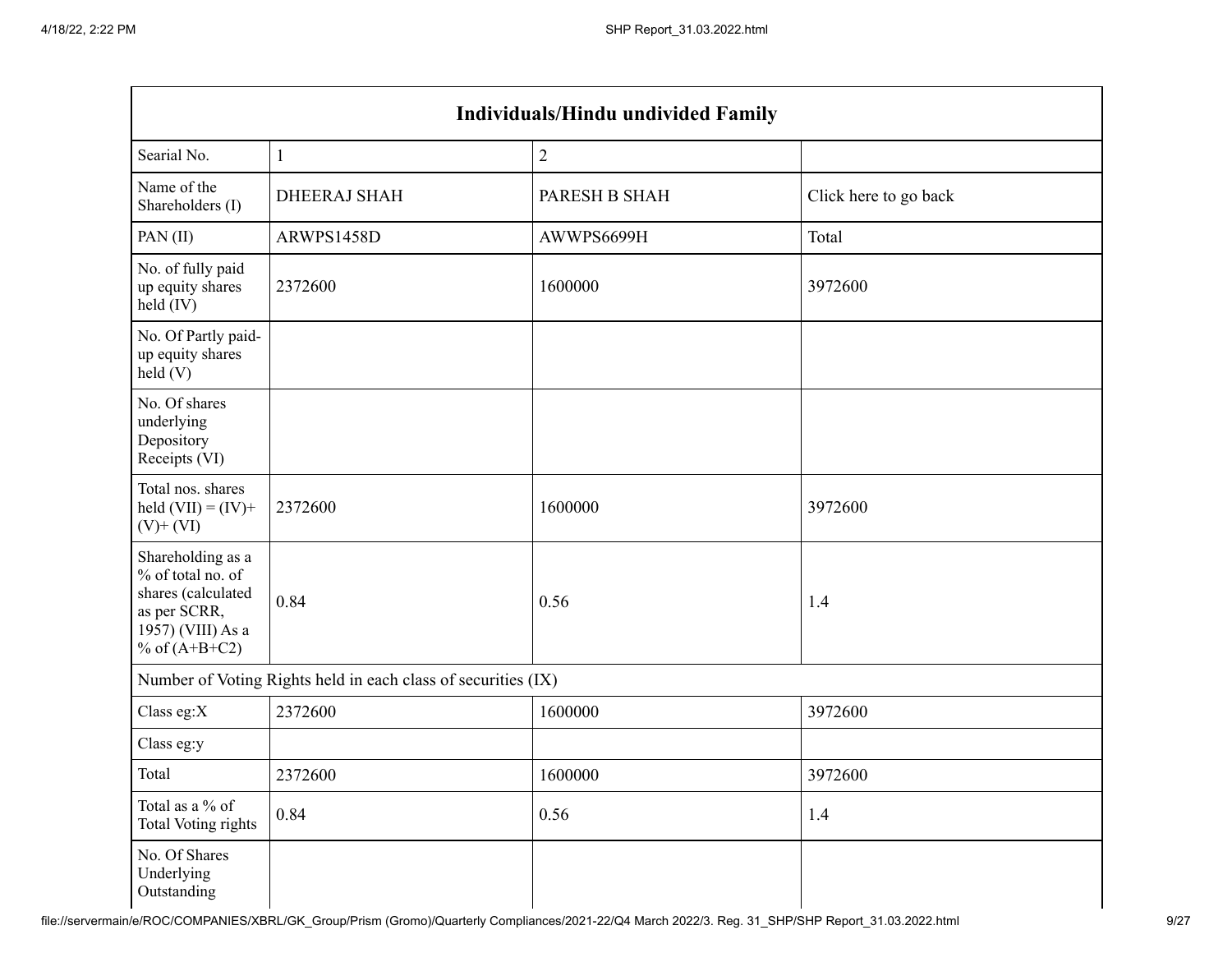| convertible<br>securities $(X)$                                                                                                                                                          |                                                         |         |         |
|------------------------------------------------------------------------------------------------------------------------------------------------------------------------------------------|---------------------------------------------------------|---------|---------|
| No. of Shares<br>Underlying<br>Outstanding<br>Warrants (Xi)                                                                                                                              |                                                         |         |         |
| No. Of Shares<br>Underlying<br>Outstanding<br>convertible<br>securities and No.<br>Of Warrants (Xi)<br>(a)                                                                               |                                                         |         |         |
| Shareholding, as a<br>% assuming full<br>conversion of<br>convertible<br>securities (as a<br>percentage of<br>diluted share<br>capital) (XI)=<br>$(VII)+(Xi)(a)$ As a<br>% of $(A+B+C2)$ | 0.84                                                    | 0.56    | 1.4     |
| Number of Locked in shares (XII)                                                                                                                                                         |                                                         |         |         |
| No. $(a)$                                                                                                                                                                                |                                                         |         |         |
| As a % of total<br>Shares held (b)                                                                                                                                                       |                                                         |         |         |
|                                                                                                                                                                                          | Number of Shares pledged or otherwise encumbered (XIII) |         |         |
| No. $(a)$                                                                                                                                                                                |                                                         |         |         |
| As a % of total<br>Shares held (b)                                                                                                                                                       |                                                         |         |         |
| Number of equity<br>shares held in<br>dematerialized<br>form (XIV)                                                                                                                       | 2372600                                                 | 1600000 | 3972600 |
| Reason for not providing PAN                                                                                                                                                             |                                                         |         |         |
| Reason for not<br>providing PAN                                                                                                                                                          |                                                         |         |         |
|                                                                                                                                                                                          |                                                         |         |         |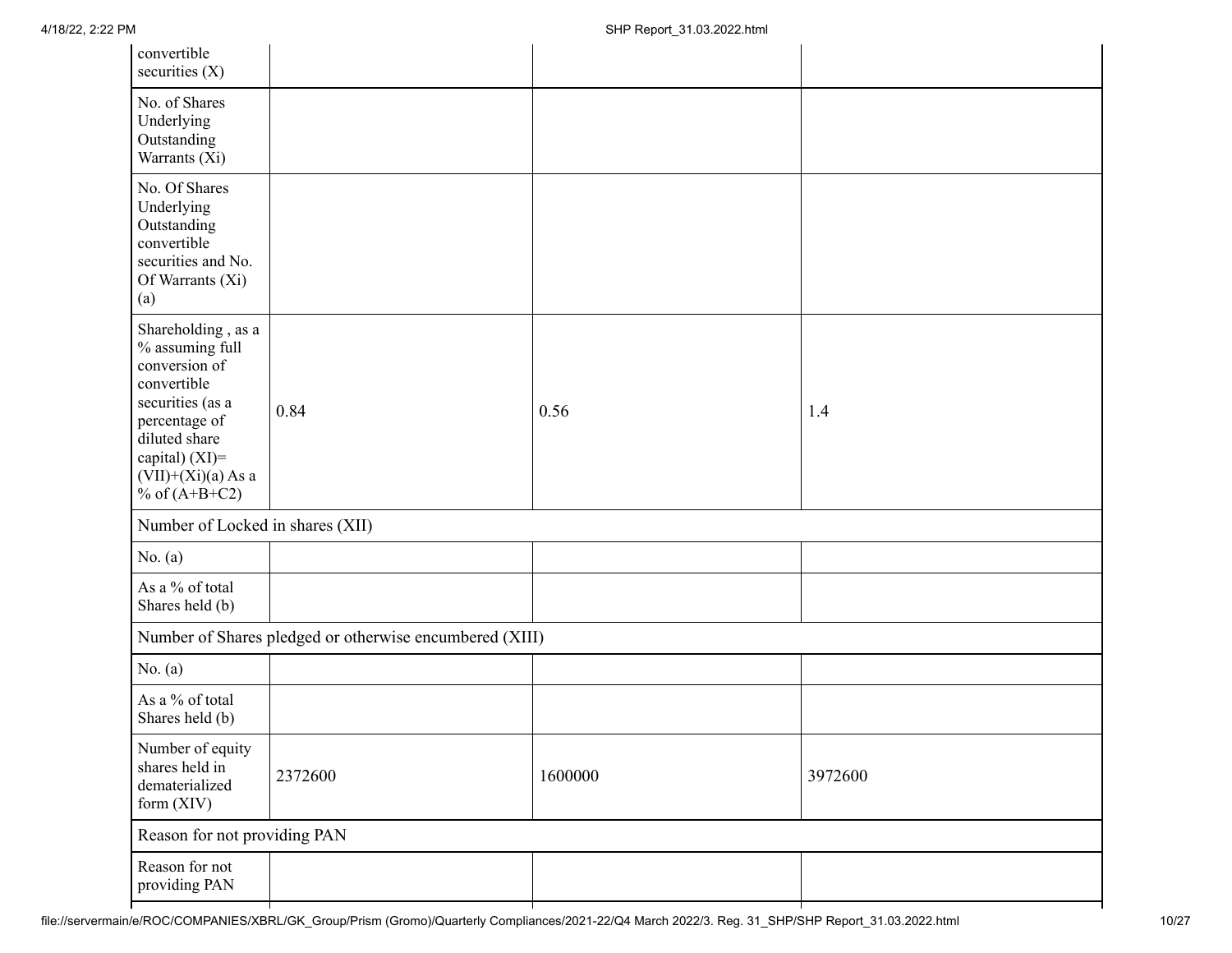| 4/18/22, 2:22 PM |                           |  | SHP Report 31.03.2022.html |  |
|------------------|---------------------------|--|----------------------------|--|
|                  | Shareholder type Promoter |  | Promoter Group             |  |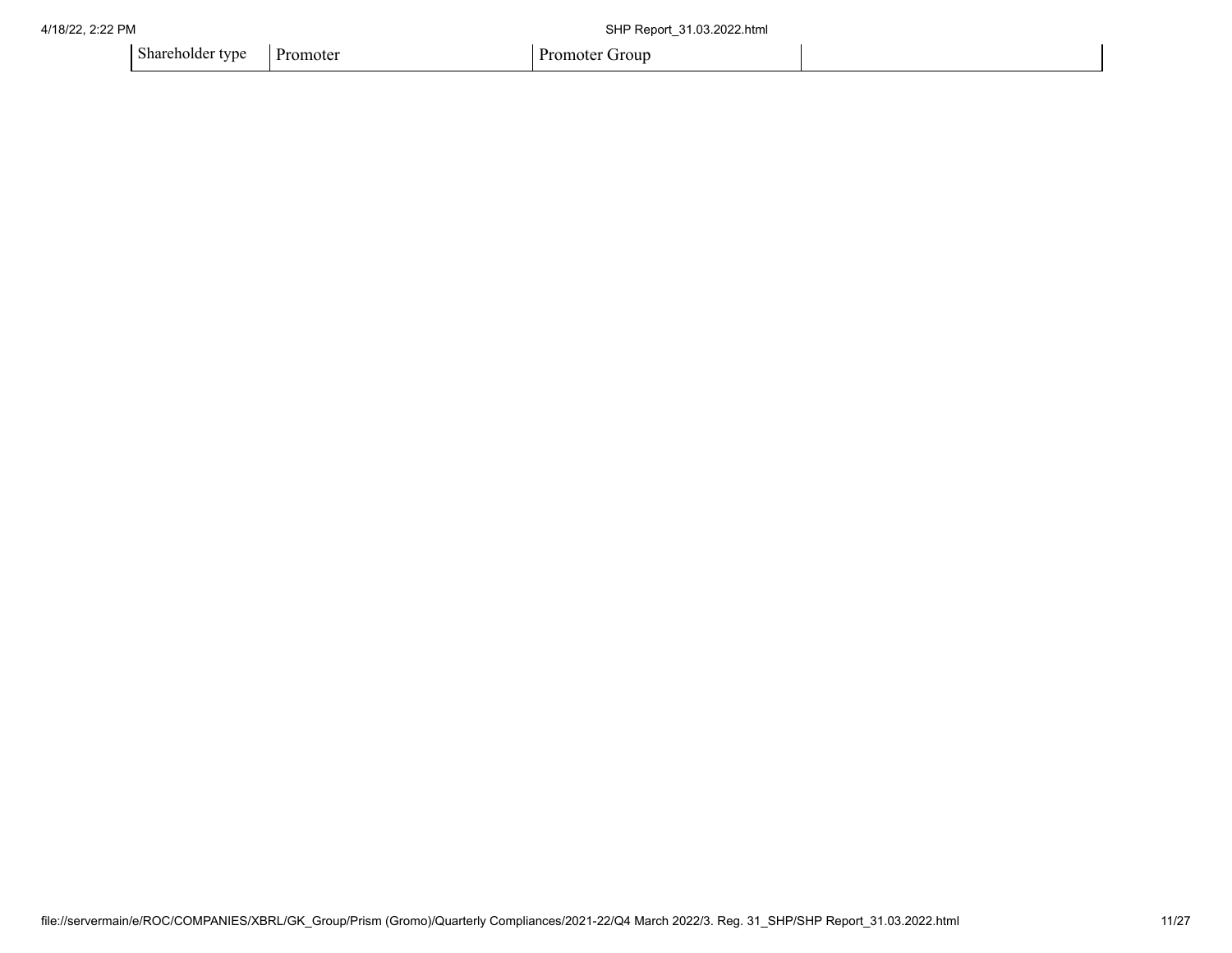Г

| Individuals - ii. Individual shareholders holding nominal share capital in excess of Rs. 2 lakhs.                    |                                                               |                                                |                                                  |                                    |                                  |                                                 |                                                  |  |  |  |  |
|----------------------------------------------------------------------------------------------------------------------|---------------------------------------------------------------|------------------------------------------------|--------------------------------------------------|------------------------------------|----------------------------------|-------------------------------------------------|--------------------------------------------------|--|--|--|--|
| Searial No.                                                                                                          | $\mathbf{1}$                                                  | $\overline{2}$                                 | $\overline{3}$                                   | $\overline{4}$                     | 5                                | 6                                               | $\overline{7}$                                   |  |  |  |  |
| Name of the<br>Shareholders (I)                                                                                      | <b>ANAND</b><br><b>KAMALNAYAN</b><br><b>PANDIT</b>            | <b>KAMINI</b><br><b>ARVIND</b><br><b>DESAI</b> | <b>ARVIND</b><br><b>DANABHAI</b><br><b>DESAI</b> | <b>AMAR NATH</b><br><b>AGARWAL</b> | <b>AMBRISH</b><br><b>AGARWAL</b> | <b>BIMAL</b><br><b>JITENDRA</b><br><b>DESAI</b> | <b>NITIN</b><br><b>NANASAHEB</b><br><b>KADAM</b> |  |  |  |  |
| PAN(II)                                                                                                              | ADMPP1798B                                                    | AAEPD6070H                                     | AABPD6686J                                       | AAMPA0550F                         | AAPPA2265E                       | AAKPD3160A                                      | AAGPK3480L                                       |  |  |  |  |
| No. of fully paid<br>up equity shares<br>held (IV)                                                                   | 16000000                                                      | 8000000                                        | 8000000                                          | 5700000                            | 5500000                          | 5400000                                         | 4000000                                          |  |  |  |  |
| No. Of Partly paid-<br>up equity shares<br>held(V)                                                                   |                                                               |                                                |                                                  |                                    |                                  |                                                 |                                                  |  |  |  |  |
| No. Of shares<br>underlying<br>Depository<br>Receipts (VI)                                                           |                                                               |                                                |                                                  |                                    |                                  |                                                 |                                                  |  |  |  |  |
| Total nos. shares<br>held $(VII) = (IV) +$<br>$(V)$ + $(VI)$                                                         | 16000000                                                      | 8000000                                        | 8000000                                          | 5700000                            | 5500000                          | 5400000                                         | 4000000                                          |  |  |  |  |
| Shareholding as a<br>% of total no. of<br>shares (calculated<br>as per SCRR,<br>1957) (VIII) As a<br>% of $(A+B+C2)$ | 5.64                                                          | 2.82                                           | 2.82                                             | 2.01                               | 1.94                             | 1.9                                             | 1.41                                             |  |  |  |  |
|                                                                                                                      | Number of Voting Rights held in each class of securities (IX) |                                                |                                                  |                                    |                                  |                                                 |                                                  |  |  |  |  |
| Class eg: X                                                                                                          | 16000000                                                      | 8000000                                        | 8000000                                          | 5700000                            | 5500000                          | 5400000                                         | 4000000                                          |  |  |  |  |
| Class eg:y                                                                                                           |                                                               |                                                |                                                  |                                    |                                  |                                                 |                                                  |  |  |  |  |
| Total                                                                                                                | 16000000                                                      | 8000000                                        | 8000000                                          | 5700000                            | 5500000                          | 5400000                                         | 4000000                                          |  |  |  |  |
| Total as a % of<br><b>Total Voting rights</b>                                                                        | 5.64                                                          | 2.82                                           | 2.82                                             | 2.01                               | 1.94                             | 1.9                                             | 1.41                                             |  |  |  |  |
| No. Of Shares<br>Underlying                                                                                          |                                                               |                                                |                                                  |                                    |                                  |                                                 |                                                  |  |  |  |  |

File://servermain/e/ROC/COMPANIES/XBRL/GK\_Group/Prism (Gromo)/Quarterly Compliances/2021-22/Q4 March 2022/3. Reg. 31\_SHP/SHP Report\_31.03.2022.html 12/27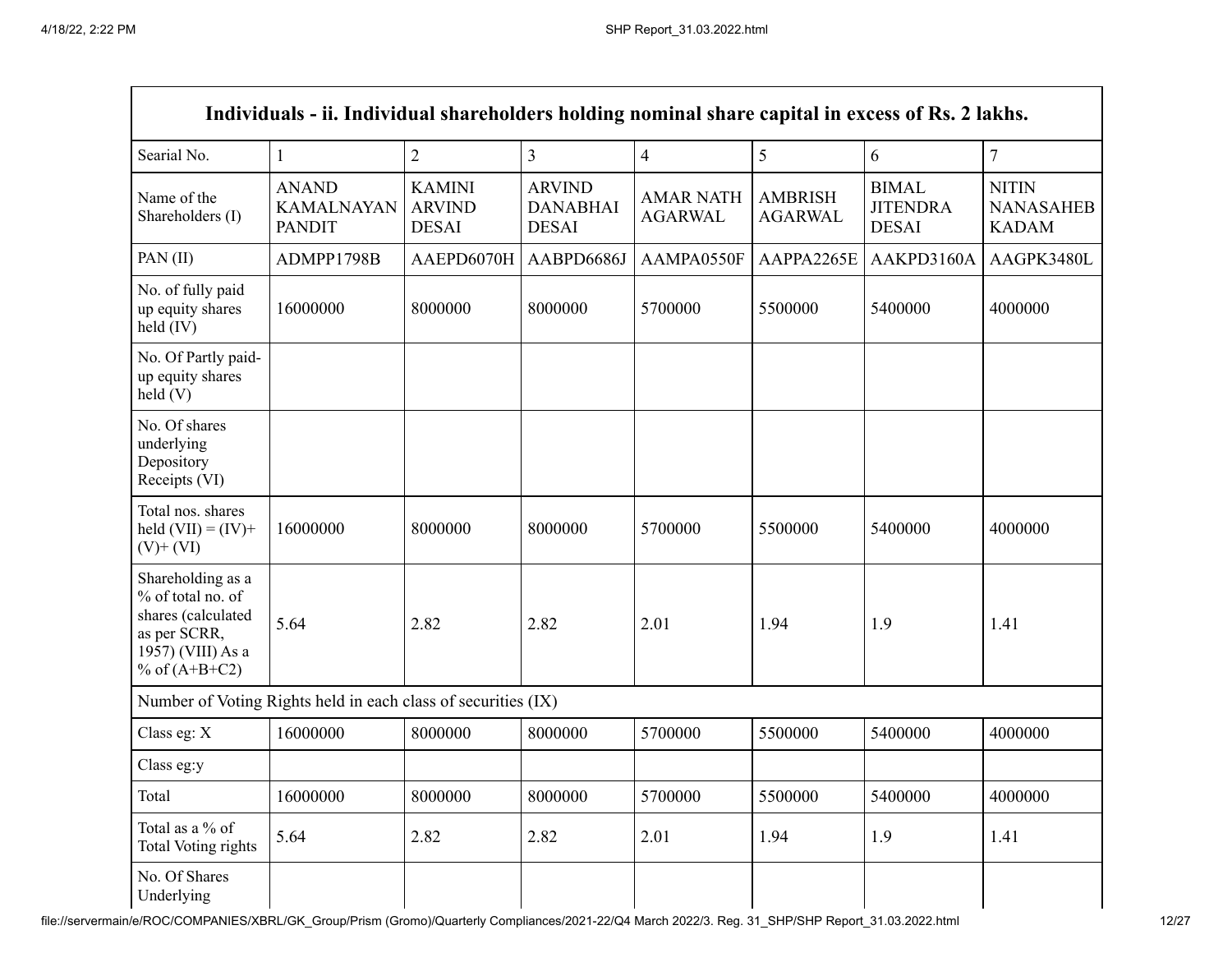| Outstanding<br>convertible<br>securities $(X)$                                                                                                                                          |          |         |         |         |         |         |         |
|-----------------------------------------------------------------------------------------------------------------------------------------------------------------------------------------|----------|---------|---------|---------|---------|---------|---------|
| No. of Shares<br>Underlying<br>Outstanding<br>Warrants (Xi)                                                                                                                             |          |         |         |         |         |         |         |
| No. Of Shares<br>Underlying<br>Outstanding<br>convertible<br>securities and No.<br>Of Warrants (Xi)<br>(a)                                                                              |          |         |         |         |         |         |         |
| Shareholding, as a<br>% assuming full<br>conversion of<br>convertible<br>securities (as a<br>percentage of<br>diluted share<br>capital) $(XI)$ =<br>$(VII)+(X)$ As a %<br>of $(A+B+C2)$ | 5.64     | 2.82    | 2.82    | 2.01    | 1.94    | 1.9     | 1.41    |
| Number of Locked in shares (XII)                                                                                                                                                        |          |         |         |         |         |         |         |
| No. $(a)$                                                                                                                                                                               |          |         |         |         |         |         |         |
| As a % of total<br>Shares held (b)                                                                                                                                                      |          |         |         |         |         |         |         |
| Number of equity<br>shares held in<br>dematerialized<br>form $(XIV)$                                                                                                                    | 16000000 | 8000000 | 8000000 | 5700000 | 5500000 | 5400000 | 4000000 |
| Reason for not providing PAN                                                                                                                                                            |          |         |         |         |         |         |         |
| Reason for not<br>providing PAN                                                                                                                                                         |          |         |         |         |         |         |         |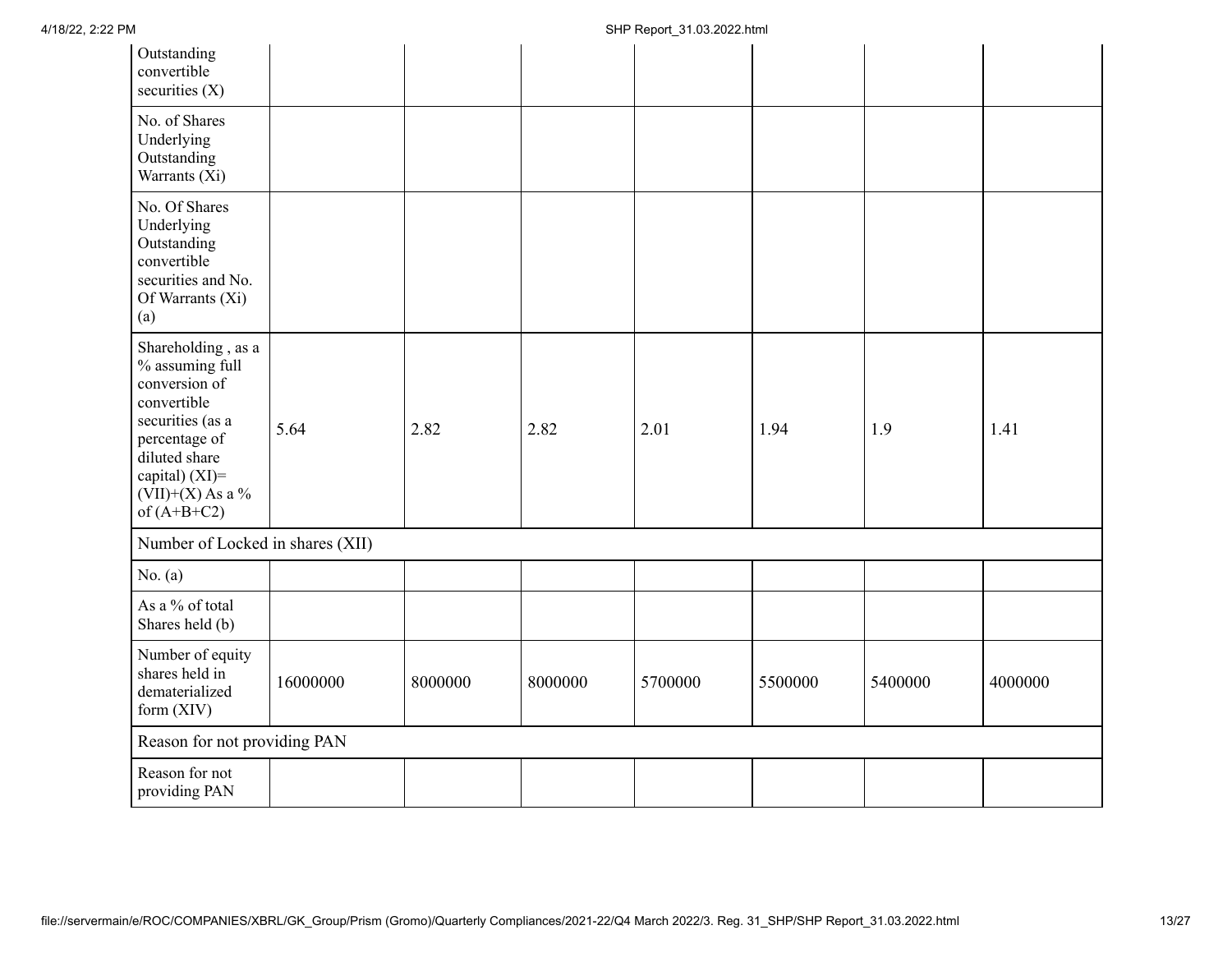|                                                                                                                            |                                                               |                                 |                                                    |                                   | Individuals - ii. Individual shareholders holding nominal share capital in excess of Rs. 2 lakhs. |                                |                                                     |
|----------------------------------------------------------------------------------------------------------------------------|---------------------------------------------------------------|---------------------------------|----------------------------------------------------|-----------------------------------|---------------------------------------------------------------------------------------------------|--------------------------------|-----------------------------------------------------|
| Searial No.                                                                                                                | 8                                                             | 9                               | 10                                                 | 11                                | 12                                                                                                | 13                             | 14                                                  |
| Name of the<br>Shareholders<br>(I)                                                                                         | <b>MEHUL</b><br><b>DEEPAK</b><br><b>THAKUR</b>                | <b>SHASHI</b><br><b>AGARWAL</b> | <b>PRAVINA</b><br><b>HITENDRA</b><br><b>THAKUR</b> | <b>RUPA BIMAL</b><br><b>DESAI</b> | <b>MANISH</b><br><b>RAMESHCHANDRA</b><br><b>SHAH</b>                                              | <b>RUCHI</b><br><b>AGARWAL</b> | <b>PRIYANKA</b><br><b>JAYENDRA</b><br><b>THAKUR</b> |
| PAN(II)                                                                                                                    | ADWPT0258N                                                    | ABTPA6590R                      | AAOPT6497L                                         | AEWPD1741F                        | AKIPS3568B                                                                                        | ABYPG3169K                     | ADWPT4526D                                          |
| No. of fully<br>paid up equity<br>shares held<br>(IV)                                                                      | 3550000                                                       | 3500000                         | 3500000                                            | 3400000                           | 3387000                                                                                           | 3250000                        | 3000000                                             |
| No. Of Partly<br>paid-up equity<br>shares held<br>(V)                                                                      |                                                               |                                 |                                                    |                                   |                                                                                                   |                                |                                                     |
| No. Of shares<br>underlying<br>Depository<br>Receipts (VI)                                                                 |                                                               |                                 |                                                    |                                   |                                                                                                   |                                |                                                     |
| Total nos.<br>shares held<br>$(VII) = (IV) +$<br>$(V)$ + $(VI)$                                                            | 3550000                                                       | 3500000                         | 3500000                                            | 3400000                           | 3387000                                                                                           | 3250000                        | 3000000                                             |
| Shareholding<br>as a % of total<br>no. of shares<br>(calculated as<br>per SCRR,<br>1957) (VIII)<br>As a % of<br>$(A+B+C2)$ | 1.25                                                          | 1.23                            | 1.23                                               | 1.2                               | 1.19                                                                                              | 1.14                           | 1.06                                                |
|                                                                                                                            | Number of Voting Rights held in each class of securities (IX) |                                 |                                                    |                                   |                                                                                                   |                                |                                                     |
| Class eg: X                                                                                                                | 3550000                                                       | 3500000                         | 3500000                                            | 3400000                           | 3387000                                                                                           | 3250000                        | 3000000                                             |
| Class eg:y                                                                                                                 |                                                               |                                 |                                                    |                                   |                                                                                                   |                                |                                                     |
| Total                                                                                                                      | 3550000                                                       | 3500000                         | 3500000                                            | 3400000                           | 3387000                                                                                           | 3250000                        | 3000000                                             |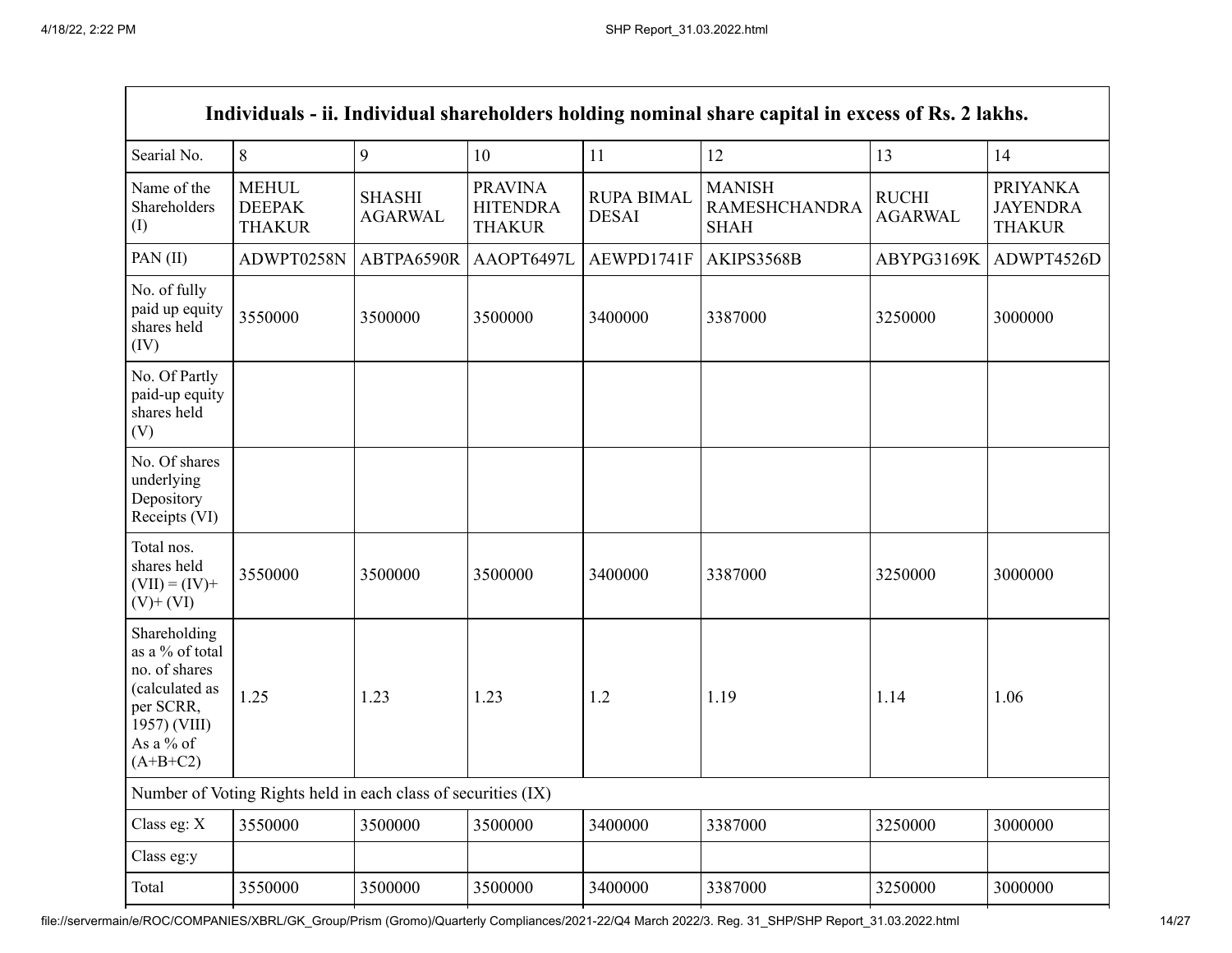| Total as a %<br>of Total<br>Voting rights                                                                                                                                                        | 1.25                             | 1.23    | 1.23    | 1.2     | 1.19    | 1.14    | 1.06    |
|--------------------------------------------------------------------------------------------------------------------------------------------------------------------------------------------------|----------------------------------|---------|---------|---------|---------|---------|---------|
| No. Of Shares<br>Underlying<br>Outstanding<br>convertible<br>securities (X)                                                                                                                      |                                  |         |         |         |         |         |         |
| No. of Shares<br>Underlying<br>Outstanding<br>Warrants (Xi)                                                                                                                                      |                                  |         |         |         |         |         |         |
| No. Of Shares<br>Underlying<br>Outstanding<br>convertible<br>securities and<br>No. Of<br>Warrants (Xi)<br>(a)                                                                                    |                                  |         |         |         |         |         |         |
| Shareholding,<br>as a $\%$<br>assuming full<br>conversion of<br>convertible<br>securities (as a<br>percentage of<br>diluted share<br>capital) $(XI)$ =<br>$(VII)+(X)$ As<br>a % of<br>$(A+B+C2)$ | 1.25                             | 1.23    | 1.23    | 1.2     | 1.19    | 1.14    | 1.06    |
|                                                                                                                                                                                                  | Number of Locked in shares (XII) |         |         |         |         |         |         |
| No. $(a)$                                                                                                                                                                                        |                                  |         |         |         |         |         |         |
| As a $\%$ of<br>total Shares<br>held (b)                                                                                                                                                         |                                  |         |         |         |         |         |         |
| Number of<br>equity shares<br>held in                                                                                                                                                            | 3550000                          | 3500000 | 3500000 | 3400000 | 3387000 | 3250000 | 3000000 |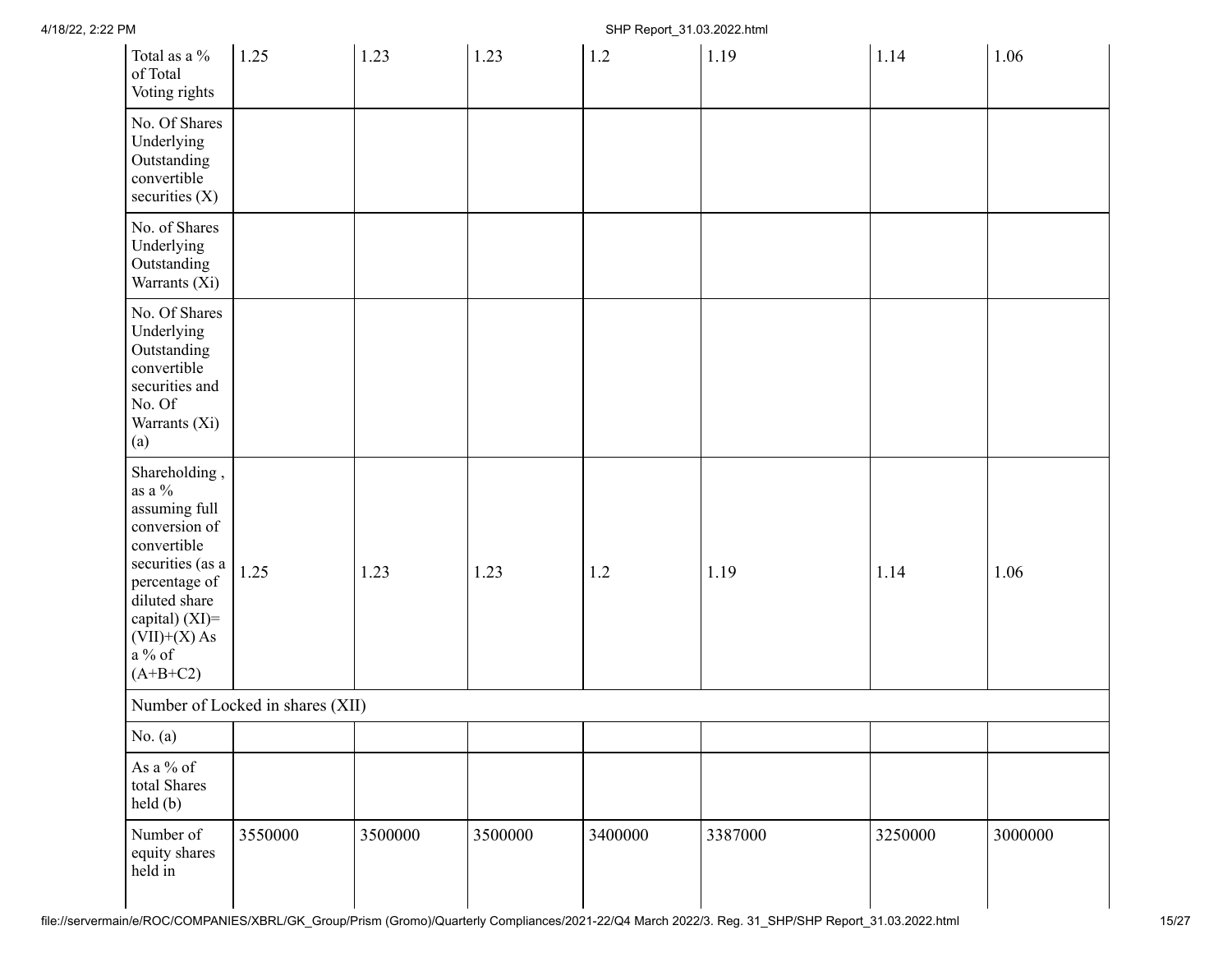| dematerialized<br>form $(XIV)$     |                              |  |  |  |
|------------------------------------|------------------------------|--|--|--|
|                                    | Reason for not providing PAN |  |  |  |
| Reason for not<br>providing<br>PAN |                              |  |  |  |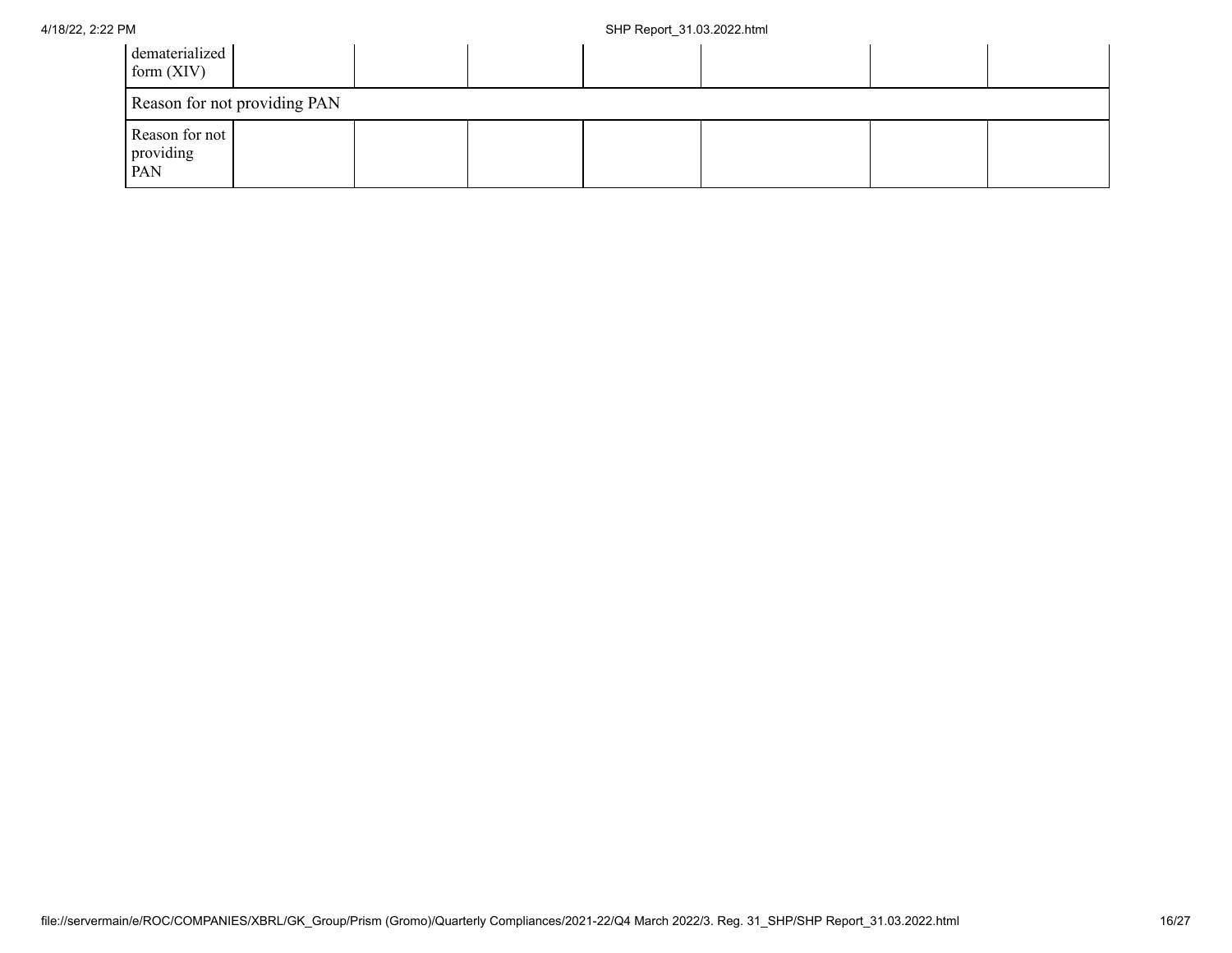Г

| Individuals - ii. Individual shareholders holding nominal share capital in excess of Rs. 2 lakhs.                    |                                                               |                                                  |                                                   |                                                |                                                    |                                                  |  |  |
|----------------------------------------------------------------------------------------------------------------------|---------------------------------------------------------------|--------------------------------------------------|---------------------------------------------------|------------------------------------------------|----------------------------------------------------|--------------------------------------------------|--|--|
| Searial No.                                                                                                          | 15                                                            | 16                                               | 17                                                | 18                                             | 19                                                 | 20                                               |  |  |
| Name of the<br>Shareholders (I)                                                                                      | <b>UTTUNG</b><br><b>HITENDRA</b><br><b>THAKUR</b>             | <b>ROHIL</b><br><b>JAYENDRA</b><br><b>THAKUR</b> | <b>SANGEETA</b><br><b>JAYESH</b><br><b>AJMERA</b> | <b>RAHUL</b><br><b>RAMESH</b><br><b>SHARMA</b> | <b>SHIKHAR</b><br><b>HITENDRA</b><br><b>THAKUR</b> | <b>PRACHI</b><br><b>KSHITIJ</b><br><b>THAKUR</b> |  |  |
| PAN(II)                                                                                                              | AJJPT3513H                                                    | AGRPT2866J                                       | ACOPA1003H                                        | CGEPS0765G                                     | AJIPT7889B                                         | ANCPG9071G                                       |  |  |
| No. of fully paid<br>up equity shares<br>held (IV)                                                                   | 3000000                                                       | 3000000                                          | 3000000                                           | 2987880                                        | 2920000                                            | 2910100                                          |  |  |
| No. Of Partly paid-<br>up equity shares<br>held(V)                                                                   |                                                               |                                                  |                                                   |                                                |                                                    |                                                  |  |  |
| No. Of shares<br>underlying<br>Depository<br>Receipts (VI)                                                           |                                                               |                                                  |                                                   |                                                |                                                    |                                                  |  |  |
| Total nos. shares<br>held $(VII) = (IV) +$<br>$(V)$ + $(VI)$                                                         | 3000000                                                       | 3000000                                          | 3000000                                           | 2987880                                        | 2920000                                            | 2910100                                          |  |  |
| Shareholding as a<br>% of total no. of<br>shares (calculated<br>as per SCRR,<br>1957) (VIII) As a<br>% of $(A+B+C2)$ | 1.06                                                          | 1.06                                             | 1.06                                              | 1.05                                           | 1.03                                               | 1.03                                             |  |  |
|                                                                                                                      | Number of Voting Rights held in each class of securities (IX) |                                                  |                                                   |                                                |                                                    |                                                  |  |  |
| Class eg: X                                                                                                          | 3000000                                                       | 3000000                                          | 3000000                                           | 2987880                                        | 2920000                                            | 2910100                                          |  |  |
| Class eg:y                                                                                                           |                                                               |                                                  |                                                   |                                                |                                                    |                                                  |  |  |
| Total                                                                                                                | 3000000                                                       | 3000000                                          | 3000000                                           | 2987880                                        | 2920000                                            | 2910100                                          |  |  |
| Total as a % of<br>Total Voting rights                                                                               | 1.06                                                          | 1.06                                             | 1.06                                              | 1.05                                           | 1.03                                               | 1.03                                             |  |  |
| No. Of Shares<br>Underlying                                                                                          |                                                               |                                                  |                                                   |                                                |                                                    |                                                  |  |  |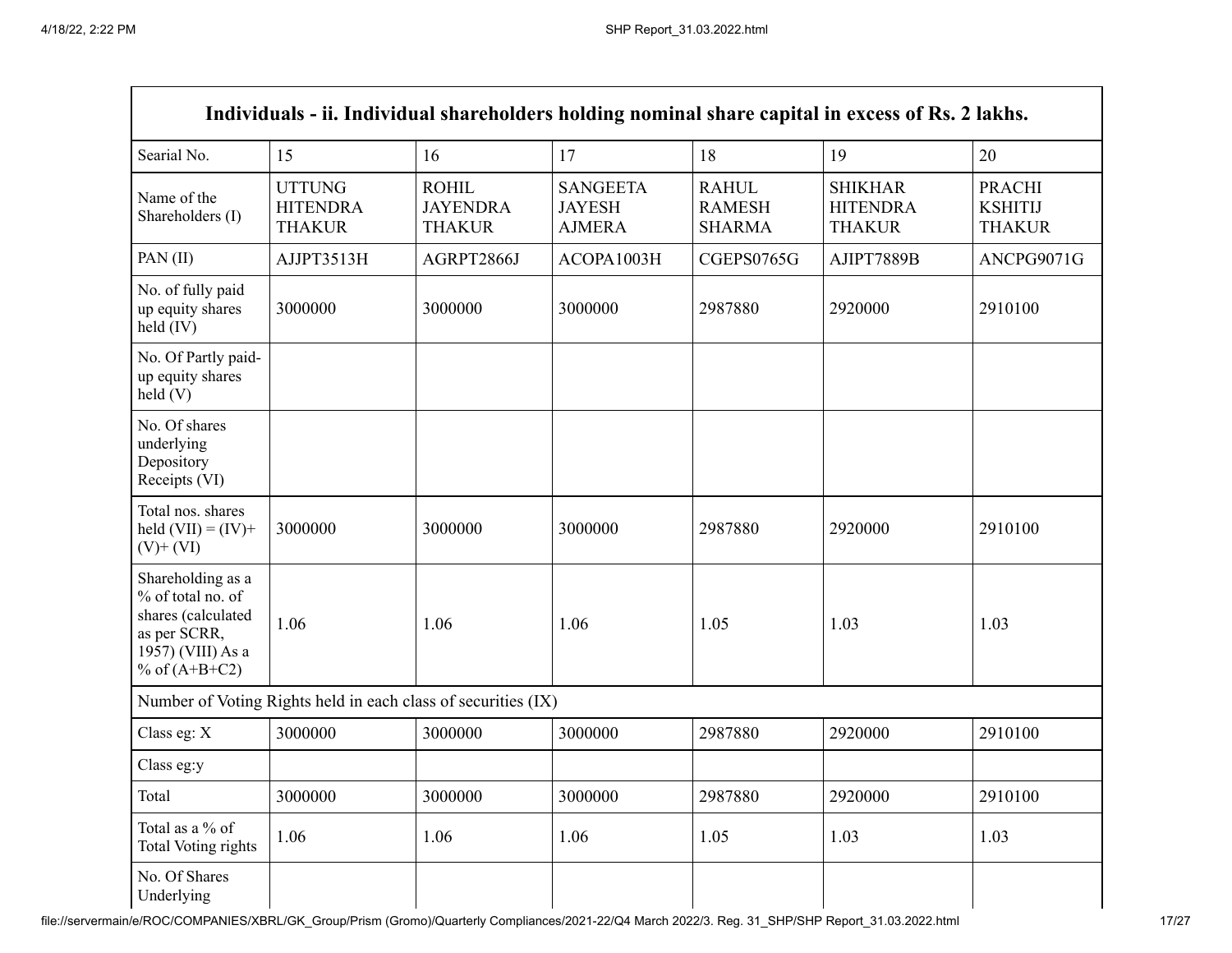| Outstanding<br>convertible<br>securities $(X)$                                                                                                                                       |         |         |         |         |         |         |
|--------------------------------------------------------------------------------------------------------------------------------------------------------------------------------------|---------|---------|---------|---------|---------|---------|
| No. of Shares<br>Underlying<br>Outstanding<br>Warrants (Xi)                                                                                                                          |         |         |         |         |         |         |
| No. Of Shares<br>Underlying<br>Outstanding<br>convertible<br>securities and No.<br>Of Warrants (Xi)<br>(a)                                                                           |         |         |         |         |         |         |
| Shareholding, as a<br>% assuming full<br>conversion of<br>convertible<br>securities (as a<br>percentage of<br>diluted share<br>capital) (XI)=<br>$(VII)+(X)$ As a %<br>of $(A+B+C2)$ | 1.06    | 1.06    | 1.06    | 1.05    | 1.03    | 1.03    |
| Number of Locked in shares (XII)                                                                                                                                                     |         |         |         |         |         |         |
| No. $(a)$                                                                                                                                                                            |         |         |         |         |         |         |
| As a % of total<br>Shares held (b)                                                                                                                                                   |         |         |         |         |         |         |
| Number of equity<br>shares held in<br>dematerialized<br>form $(XIV)$                                                                                                                 | 3000000 | 3000000 | 3000000 | 2987880 | 2920000 | 2910100 |
| Reason for not providing PAN                                                                                                                                                         |         |         |         |         |         |         |
| Reason for not<br>providing PAN                                                                                                                                                      |         |         |         |         |         |         |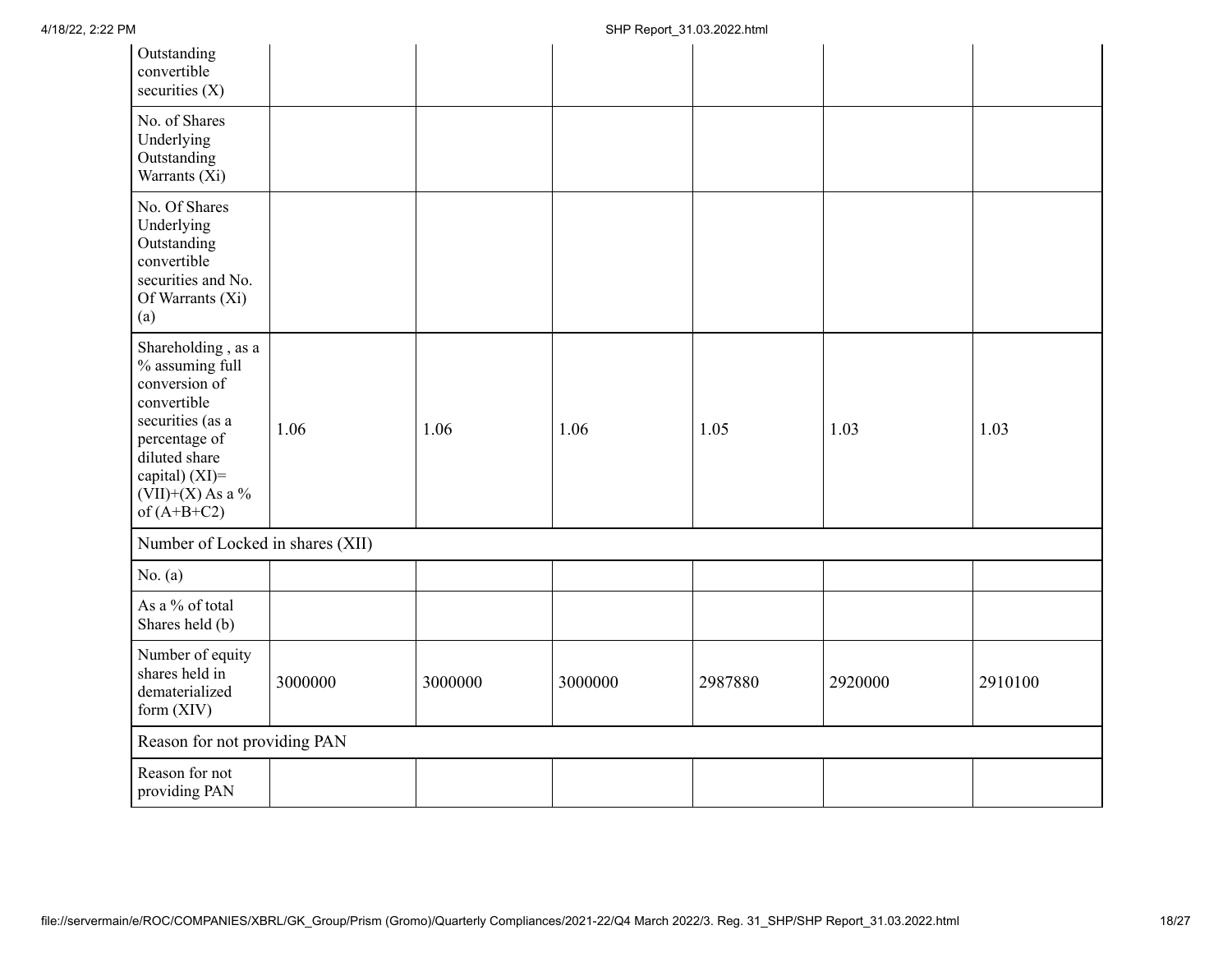| Individuals - ii. Individual shareholders holding nominal share capital in excess of Rs. 2 lakhs.                    |                                                               |  |  |  |  |  |
|----------------------------------------------------------------------------------------------------------------------|---------------------------------------------------------------|--|--|--|--|--|
| Searial No.                                                                                                          |                                                               |  |  |  |  |  |
| Name of the<br>Shareholders (I)                                                                                      | Click here to go back                                         |  |  |  |  |  |
| PAN(II)                                                                                                              | Total                                                         |  |  |  |  |  |
| No. of fully paid<br>up equity shares<br>$held$ (IV)                                                                 | 94004980                                                      |  |  |  |  |  |
| No. Of Partly paid-<br>up equity shares<br>$\text{held}(V)$                                                          |                                                               |  |  |  |  |  |
| No. Of shares<br>underlying<br>Depository<br>Receipts (VI)                                                           |                                                               |  |  |  |  |  |
| Total nos. shares<br>held $(VII) = (IV) +$<br>$(V)$ + $(VI)$                                                         | 94004980                                                      |  |  |  |  |  |
| Shareholding as a<br>% of total no. of<br>shares (calculated<br>as per SCRR,<br>1957) (VIII) As a<br>% of $(A+B+C2)$ | 33.11                                                         |  |  |  |  |  |
|                                                                                                                      | Number of Voting Rights held in each class of securities (IX) |  |  |  |  |  |
| Class eg: X                                                                                                          | 94004980                                                      |  |  |  |  |  |
| Class eg:y                                                                                                           |                                                               |  |  |  |  |  |
| Total                                                                                                                | 94004980                                                      |  |  |  |  |  |
| Total as a % of<br><b>Total Voting rights</b>                                                                        | 33.11                                                         |  |  |  |  |  |
| No. Of Shares<br>Underlying<br>Outstanding                                                                           |                                                               |  |  |  |  |  |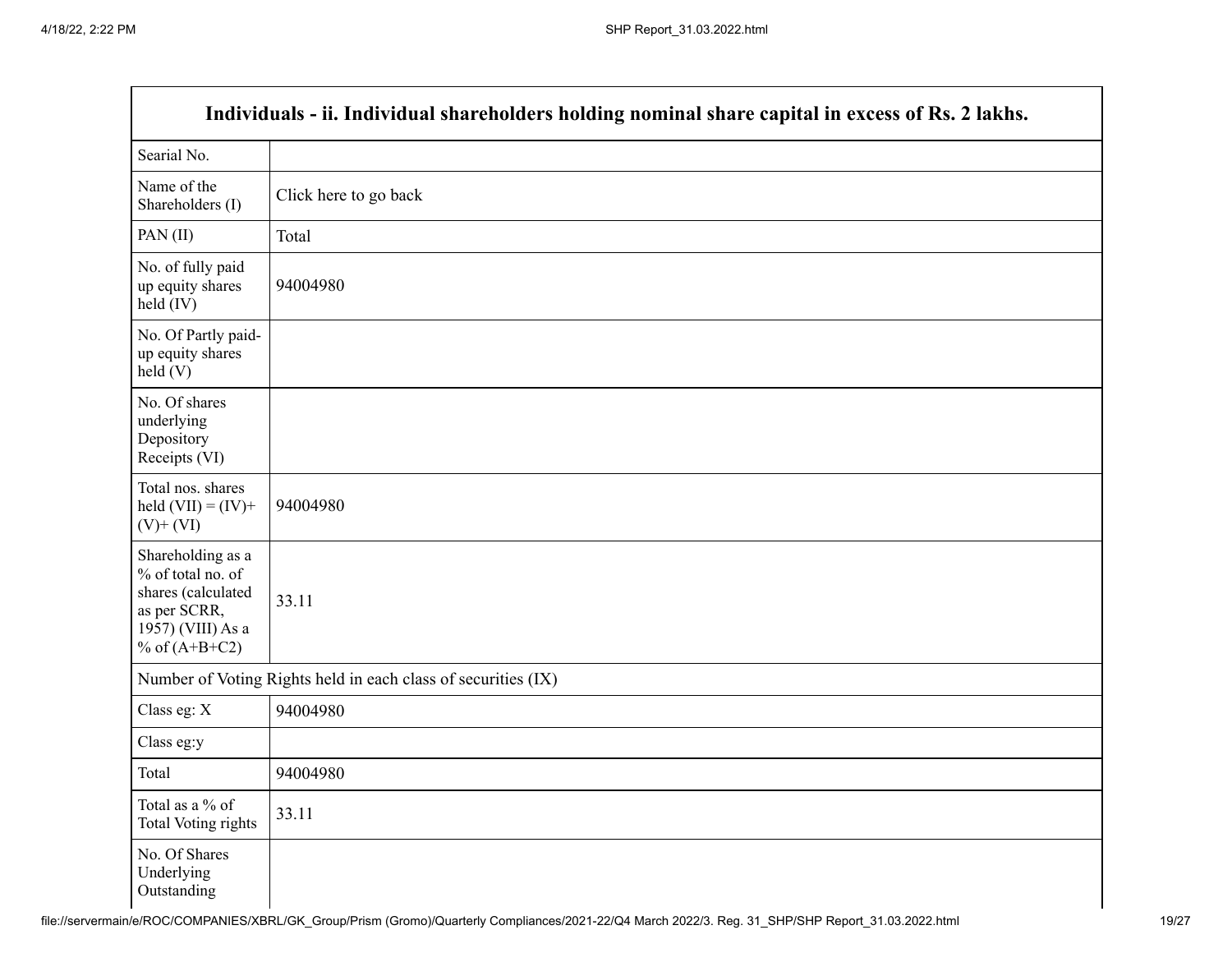| convertible<br>securities $(X)$                                                                                                                                                         |          |
|-----------------------------------------------------------------------------------------------------------------------------------------------------------------------------------------|----------|
| No. of Shares<br>Underlying<br>Outstanding<br>Warrants (Xi)                                                                                                                             |          |
| No. Of Shares<br>Underlying<br>Outstanding<br>convertible<br>securities and No.<br>Of Warrants (Xi)<br>(a)                                                                              |          |
| Shareholding, as a<br>$\%$ assuming full<br>conversion of<br>convertible<br>securities (as a<br>percentage of<br>diluted share<br>capital) (XI)=<br>$(VII)+(X)$ As a %<br>of $(A+B+C2)$ | 33.11    |
| Number of Locked in shares (XII)                                                                                                                                                        |          |
| No. $(a)$                                                                                                                                                                               |          |
| As a % of total<br>Shares held (b)                                                                                                                                                      |          |
| Number of equity<br>shares held in<br>dematerialized<br>form (XIV)                                                                                                                      | 94004980 |
| Reason for not providing PAN                                                                                                                                                            |          |
| Reason for not<br>providing PAN                                                                                                                                                         |          |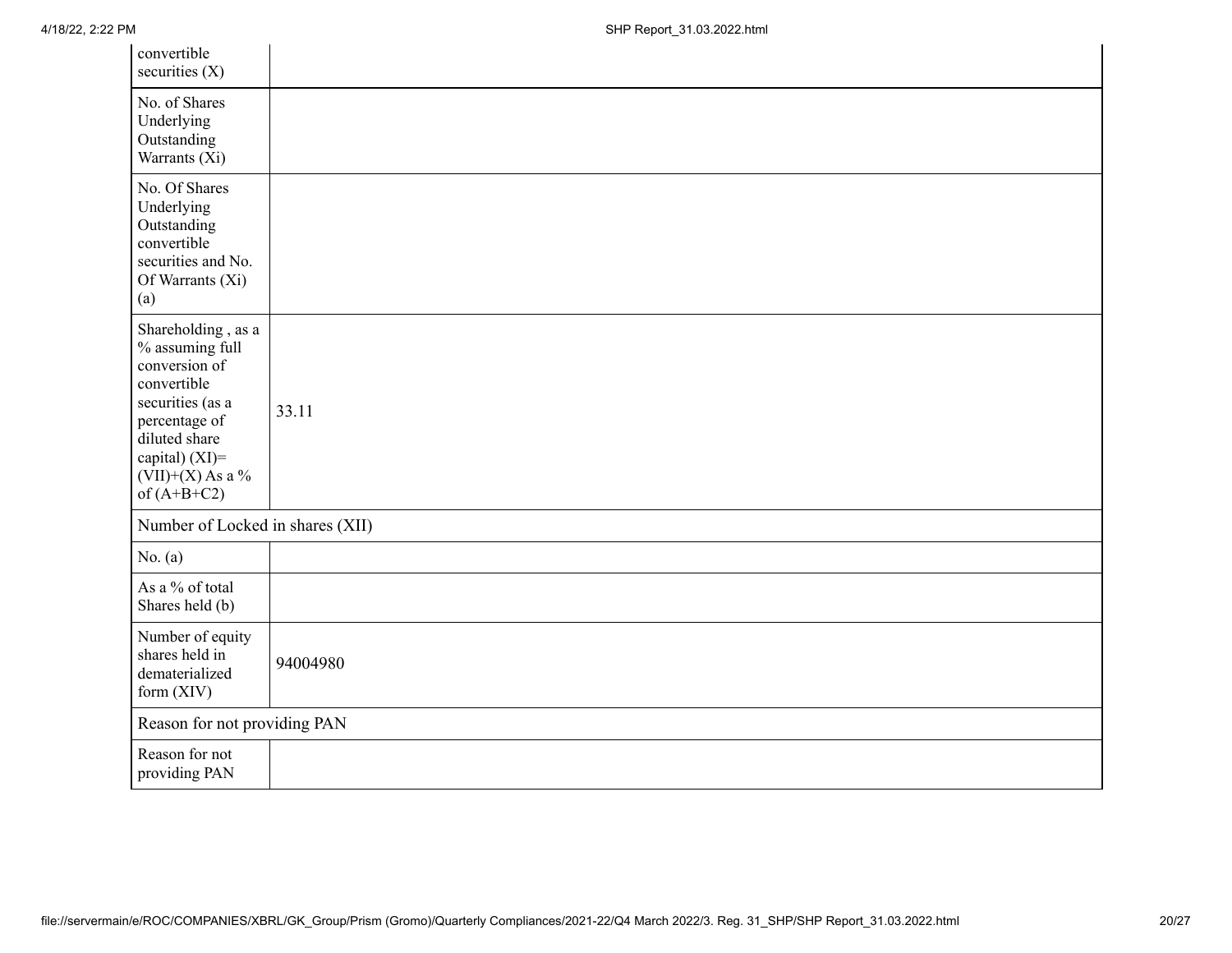| Any Other (specify)                                                                                                  |                  |                            |                     |                              |                                              |            |  |  |
|----------------------------------------------------------------------------------------------------------------------|------------------|----------------------------|---------------------|------------------------------|----------------------------------------------|------------|--|--|
| Searial No.                                                                                                          | 1                | $\overline{2}$             | 3                   | $\overline{4}$               | 5                                            | 6          |  |  |
| Category                                                                                                             | <b>LLP</b>       | <b>Bodies</b><br>Corporate | Clearing<br>Members | Non-Resident Indian<br>(NRI) | Non-Resident Indian (NRI)                    | <b>HUF</b> |  |  |
| Category / More<br>than 1 percentage                                                                                 | Category         | Category                   | Category            | Category                     | More than 1 percentage of<br>shareholding    | Category   |  |  |
| Name of the<br>Shareholders (I)                                                                                      |                  |                            |                     |                              | <b>AMARDEEP KAMALKISHORE</b><br><b>KADAM</b> |            |  |  |
| PAN(II)                                                                                                              |                  |                            |                     |                              | ALTPK8993J                                   |            |  |  |
| No. of the<br>Shareholders (I)                                                                                       | 1                | 21                         | 39                  | 31                           | $\mathbf{1}$                                 | 221        |  |  |
| No. of fully paid<br>up equity shares<br>held (IV)                                                                   | 90               | 348585                     | 323470              | 15072301                     | 15000000                                     | 9770127    |  |  |
| No. Of Partly paid-<br>up equity shares<br>held(V)                                                                   |                  |                            |                     |                              |                                              |            |  |  |
| No. Of shares<br>underlying<br>Depository<br>Receipts (VI)                                                           |                  |                            |                     |                              |                                              |            |  |  |
| Total nos. shares<br>held $(VII) = (IV) +$<br>$(V)$ + $(VI)$                                                         | 90               | 348585                     | 323470              | 15072301                     | 15000000                                     | 9770127    |  |  |
| Shareholding as a<br>% of total no. of<br>shares (calculated<br>as per SCRR,<br>1957) (VIII) As a<br>% of $(A+B+C2)$ | $\boldsymbol{0}$ | 0.12                       | 0.11                | 5.31                         | 5.28                                         | 3.44       |  |  |
| Number of Voting Rights held in each class of securities (IX)                                                        |                  |                            |                     |                              |                                              |            |  |  |
| Class eg: X                                                                                                          | 90               | 348585                     | 323470              | 15072301                     | 15000000                                     | 9770127    |  |  |
| Class eg:y                                                                                                           |                  |                            |                     |                              |                                              |            |  |  |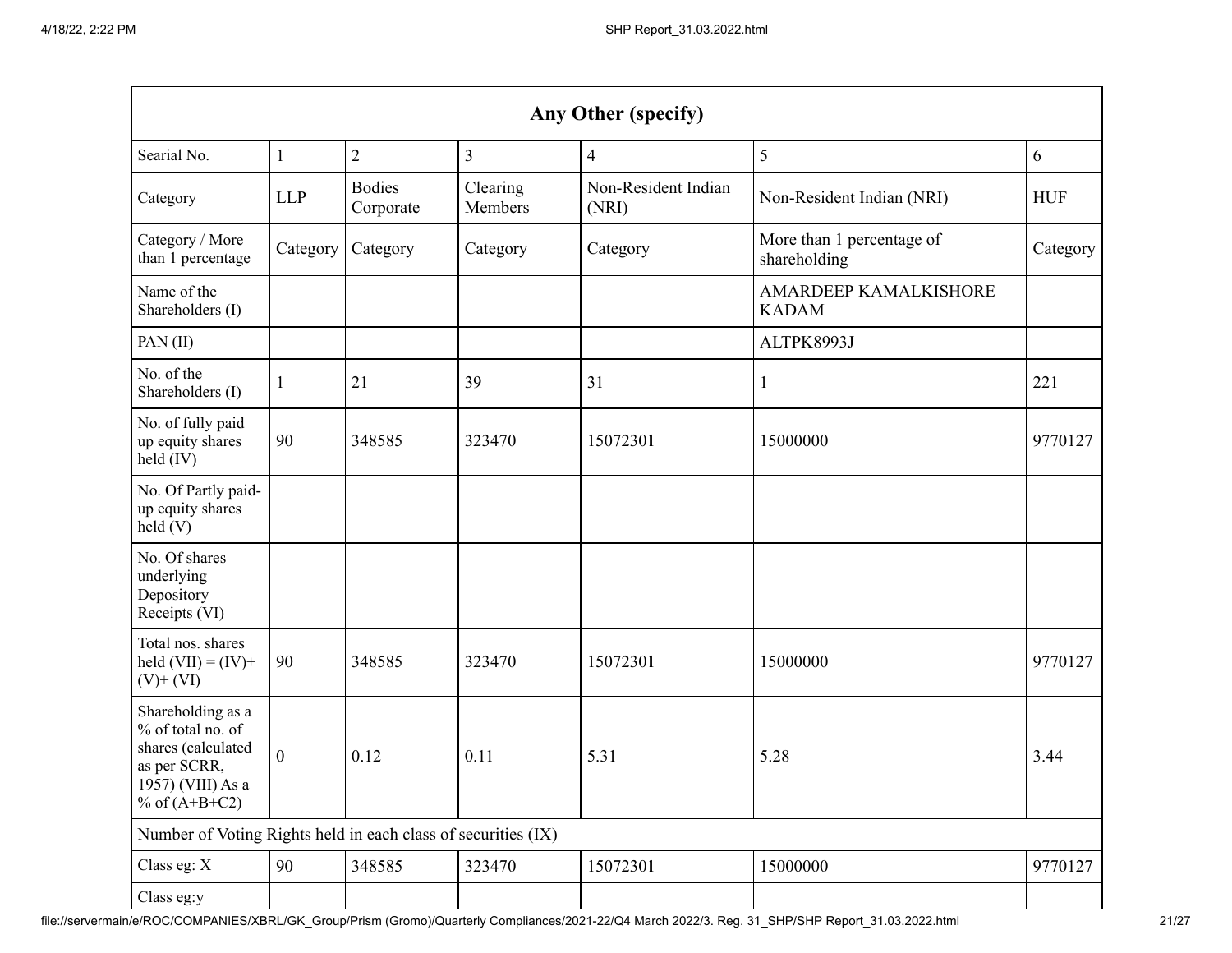| Total                                                                                                                                                                                | 90               | 348585 | 323470 | 15072301 | 15000000 | 9770127 |
|--------------------------------------------------------------------------------------------------------------------------------------------------------------------------------------|------------------|--------|--------|----------|----------|---------|
| Total as a % of<br><b>Total Voting rights</b>                                                                                                                                        | $\mathbf{0}$     | 0.12   | 0.11   | 5.31     | 5.28     | 3.44    |
| No. Of Shares<br>Underlying<br>Outstanding<br>convertible<br>securities $(X)$                                                                                                        |                  |        |        |          |          |         |
| No. of Shares<br>Underlying<br>Outstanding<br>Warrants (Xi)                                                                                                                          |                  |        |        |          |          |         |
| No. Of Shares<br>Underlying<br>Outstanding<br>convertible<br>securities and No.<br>Of Warrants (Xi)<br>(a)                                                                           |                  |        |        |          |          |         |
| Shareholding, as a<br>% assuming full<br>conversion of<br>convertible<br>securities (as a<br>percentage of<br>diluted share<br>capital) (XI)=<br>$(VII)+(X)$ As a %<br>of $(A+B+C2)$ | $\boldsymbol{0}$ | 0.12   | 0.11   | 5.31     | 5.28     | 3.44    |
| Number of Locked in shares (XII)                                                                                                                                                     |                  |        |        |          |          |         |
| No. $(a)$                                                                                                                                                                            |                  |        |        |          |          |         |
| As a % of total<br>Shares held (b)                                                                                                                                                   |                  |        |        |          |          |         |
| Number of equity<br>shares held in<br>dematerialized<br>form (XIV)                                                                                                                   | 90               | 348585 | 323470 | 15072301 | 15000000 | 9769727 |
| Reason for not providing PAN                                                                                                                                                         |                  |        |        |          |          |         |
|                                                                                                                                                                                      |                  |        |        |          |          |         |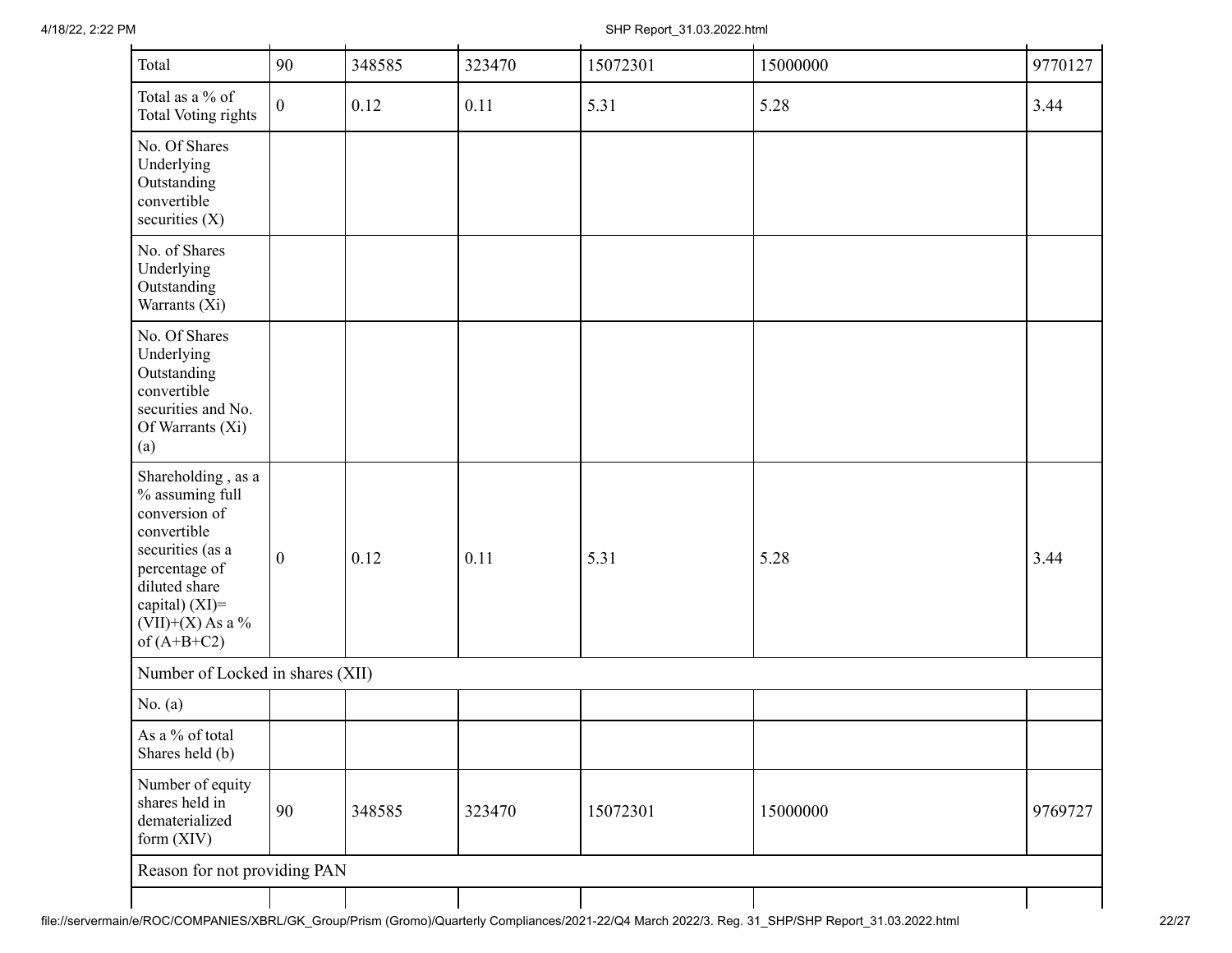| Reason for not |  |  |  |
|----------------|--|--|--|
| providing PAN  |  |  |  |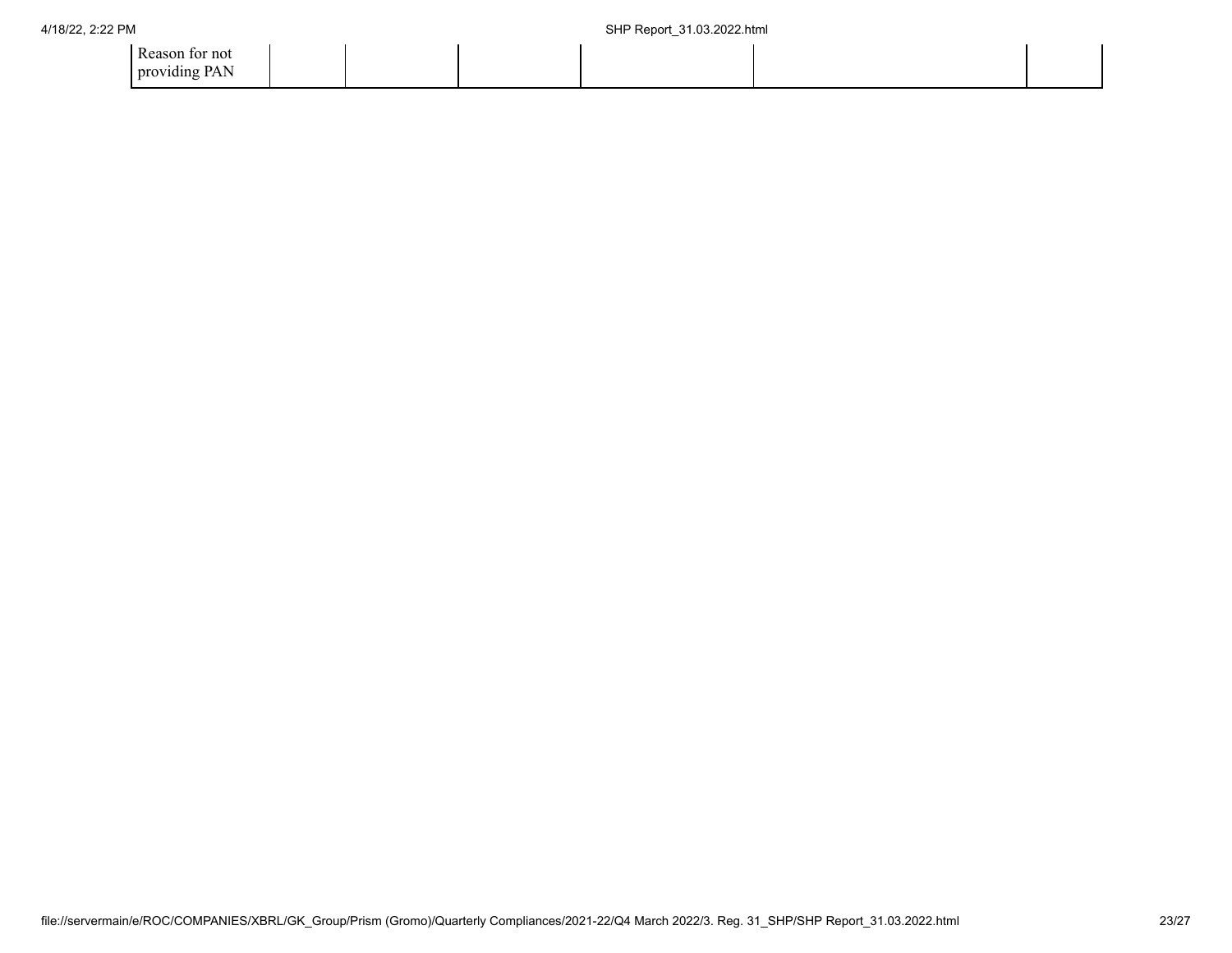|                                                                                                                      | Any Other (specify)                                           |
|----------------------------------------------------------------------------------------------------------------------|---------------------------------------------------------------|
| Searial No.                                                                                                          |                                                               |
| Category                                                                                                             |                                                               |
| Category / More<br>than 1 percentage                                                                                 |                                                               |
| Name of the<br>Shareholders (I)                                                                                      | Click here to go back                                         |
| PAN(II)                                                                                                              | Total                                                         |
| No. of the<br>Shareholders (I)                                                                                       | 313                                                           |
| No. of fully paid<br>up equity shares<br>held (IV)                                                                   | 25514573                                                      |
| No. Of Partly paid-<br>up equity shares<br>$\text{held}(V)$                                                          |                                                               |
| No. Of shares<br>underlying<br>Depository<br>Receipts (VI)                                                           |                                                               |
| Total nos. shares<br>held $(VII) = (IV) +$<br>$(V)$ + $(VI)$                                                         | 25514573                                                      |
| Shareholding as a<br>% of total no. of<br>shares (calculated<br>as per SCRR,<br>1957) (VIII) As a<br>% of $(A+B+C2)$ | 8.98                                                          |
|                                                                                                                      | Number of Voting Rights held in each class of securities (IX) |
| Class eg: X                                                                                                          | 25514573                                                      |
| Class eg:y                                                                                                           |                                                               |
|                                                                                                                      |                                                               |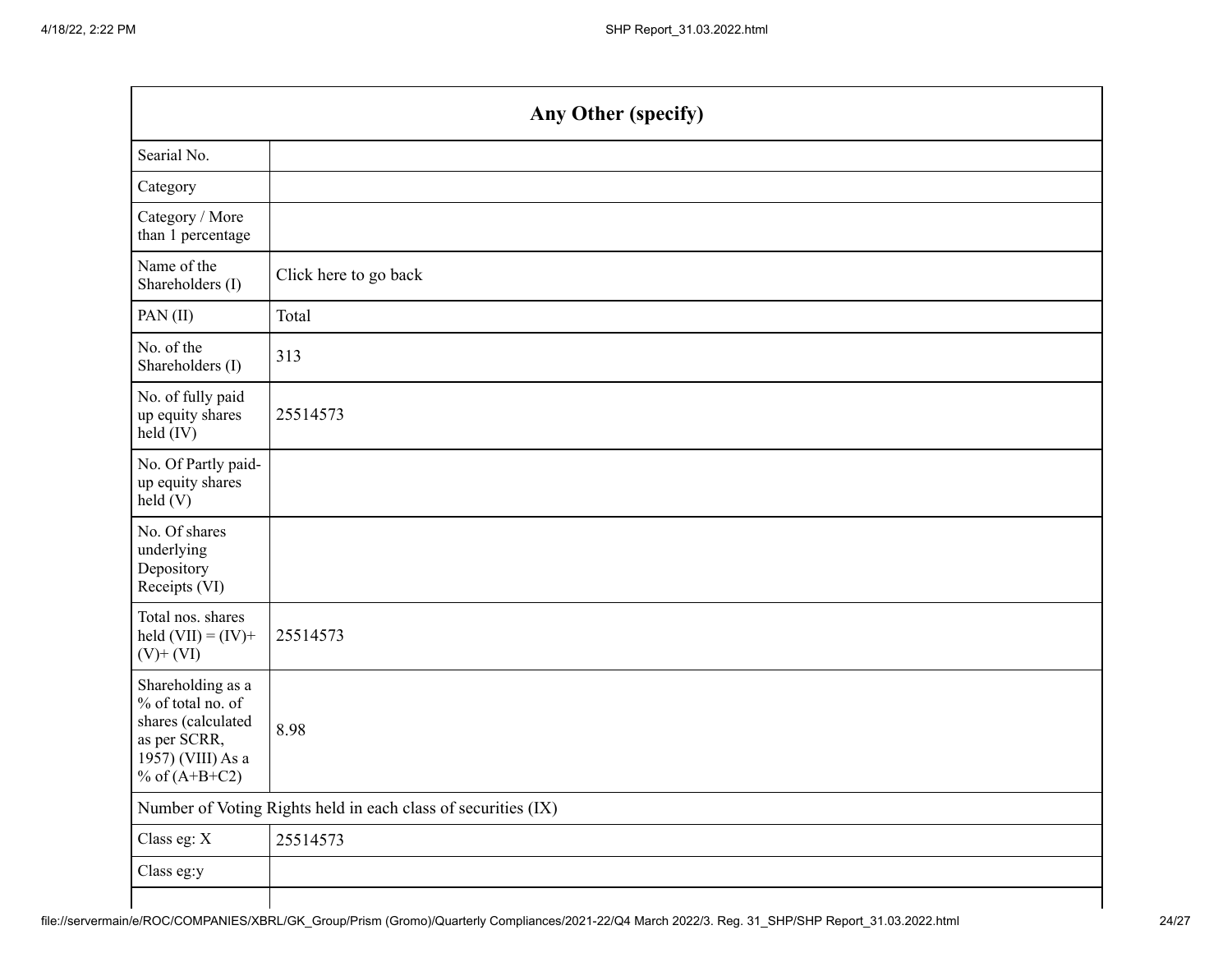| Total                                                                                                                                                                                   | 25514573 |
|-----------------------------------------------------------------------------------------------------------------------------------------------------------------------------------------|----------|
| Total as a % of<br><b>Total Voting rights</b>                                                                                                                                           | 8.98     |
| No. Of Shares<br>Underlying<br>Outstanding<br>convertible<br>securities $(X)$                                                                                                           |          |
| No. of Shares<br>Underlying<br>Outstanding<br>Warrants (Xi)                                                                                                                             |          |
| No. Of Shares<br>Underlying<br>Outstanding<br>convertible<br>securities and No.<br>Of Warrants (Xi)<br>(a)                                                                              |          |
| Shareholding, as a<br>$\%$ assuming full<br>conversion of<br>convertible<br>securities (as a<br>percentage of<br>diluted share<br>capital) (XI)=<br>$(VII)+(X)$ As a %<br>of $(A+B+C2)$ | 8.98     |
| Number of Locked in shares (XII)                                                                                                                                                        |          |
| No. $(a)$                                                                                                                                                                               |          |
| As a % of total<br>Shares held (b)                                                                                                                                                      |          |
| Number of equity<br>shares held in<br>dematerialized<br>form (XIV)                                                                                                                      | 25514173 |
| Reason for not providing PAN                                                                                                                                                            |          |
| Reason for not                                                                                                                                                                          |          |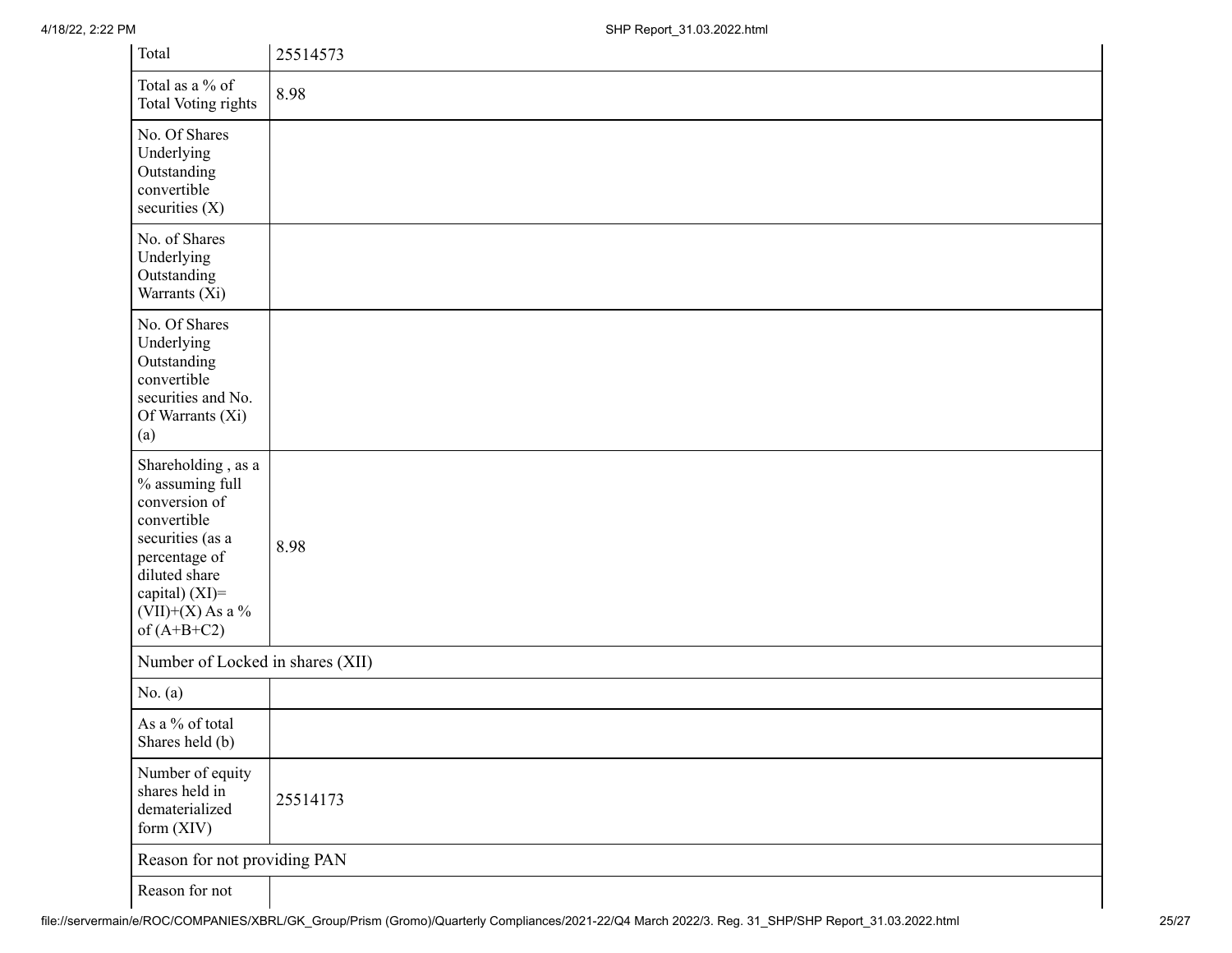providing PAN